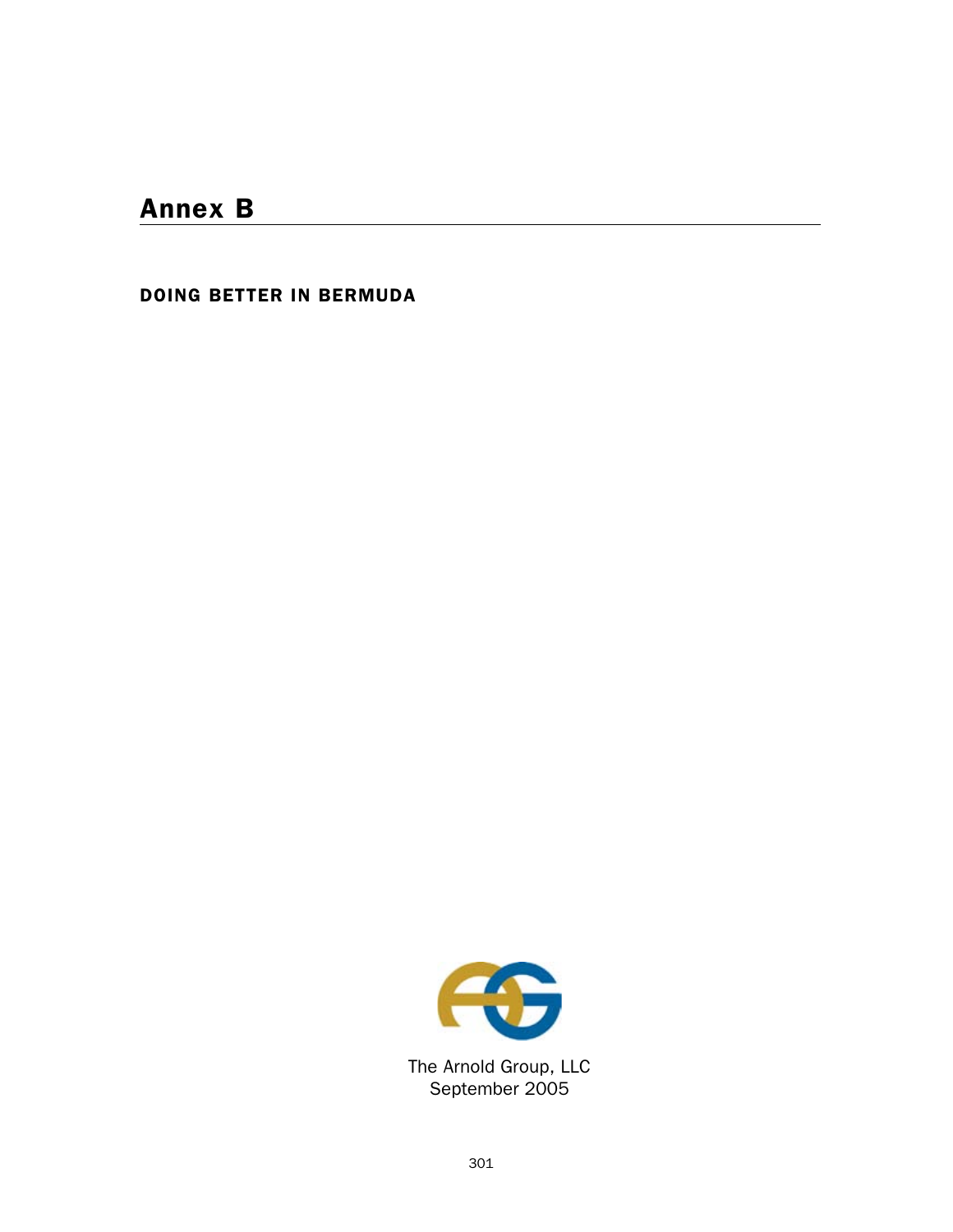#### **Contents**

| L            | Introduction                                                                                                                           |  |
|--------------|----------------------------------------------------------------------------------------------------------------------------------------|--|
| $\mathbf{I}$ |                                                                                                                                        |  |
| Ш            | The Process                                                                                                                            |  |
| IV           | The Opportunities. $\dots \dots \dots \dots \dots \dots \dots \dots \dots \dots \dots \dots \dots \dots \dots \dots \dots \dots \dots$ |  |
| V            | The Numbers                                                                                                                            |  |
| V.           | The Current System - Strengths and Observations 11<br>А.                                                                               |  |
|              | Employment Transition Services and Work Preparation 12<br>В.<br>C.<br><b>Training</b><br>D.                                            |  |
|              | А.<br><b>B.</b><br>Elements to Consider for an Ideal Workforce Development System  14<br>C.                                            |  |
|              | VIII The Plan Flow masses are not contained a series and contained a series and the VIII The Plan Flow                                 |  |
| IX           | А.<br>Employment Transition Services and Work Preparation.  20<br>В.<br><b>Training</b><br>C.                                          |  |
| X            |                                                                                                                                        |  |
| XI           |                                                                                                                                        |  |
|              |                                                                                                                                        |  |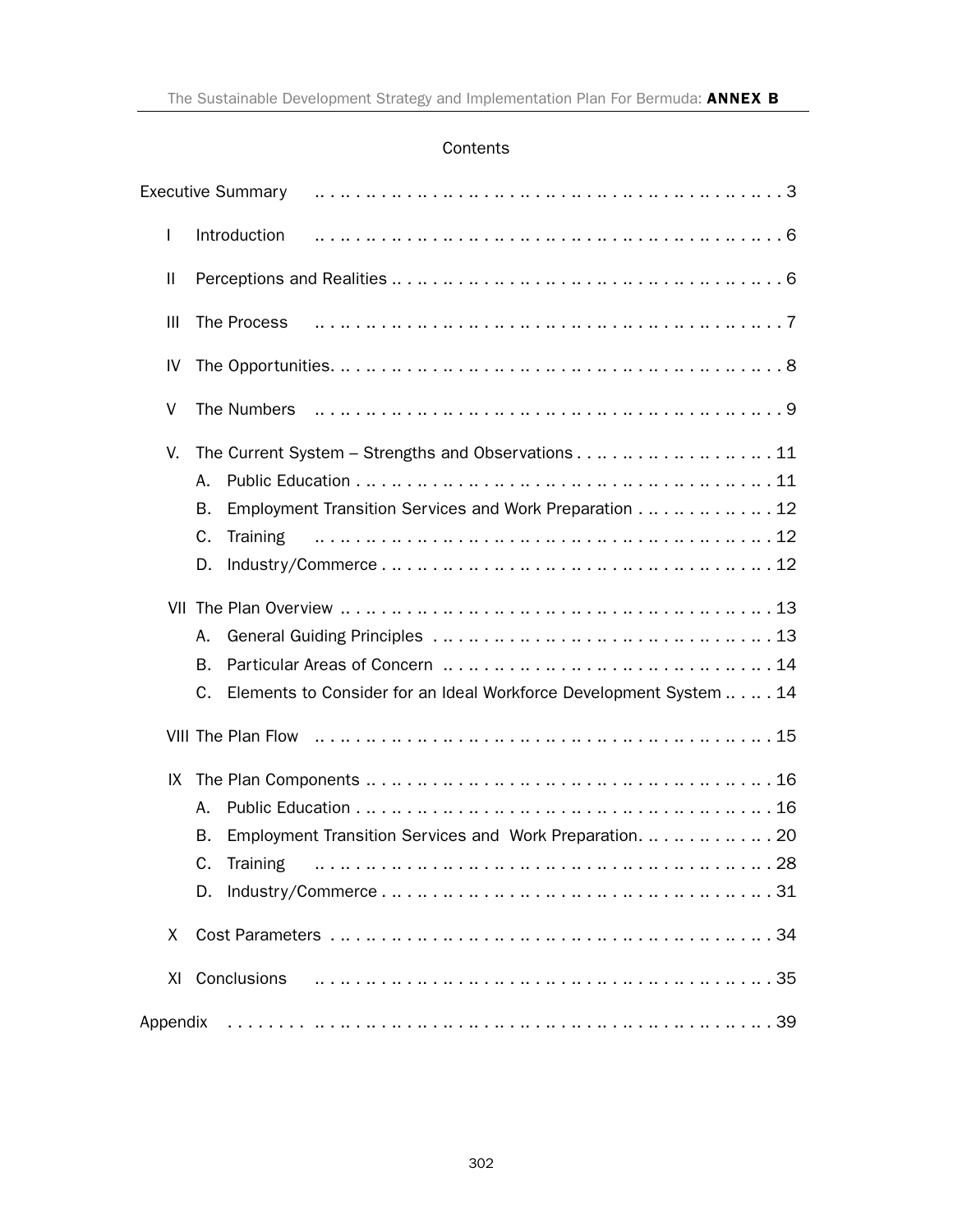### Executive Summary

The Arnold Group, LLC, a national workforce development consulting firm from Rhode Island, USA, was commissioned by the Bermuda National Training Board to conduct a study on workforce issues in Bermuda and to subsequently draft a workforce development strategy for the Government of Bermuda.

As a significant part of Bermuda's Sustainable Development Initiative, the goal of this workforce development strategy is to maximise the potential of all Bermudians in all sectors and at all levels of the workforce, simultaneously meeting the needs of the citizenry and the employers of Bermuda.

Dr. Lee Arnold and Mr. Robert Palumbo, principals of The Arnold Group, LLC used a variety of methods to conduct a thorough analysis of present conditions in Bermuda so that recommendations for a workforce development strategy would be timely and responsive to the issues. These methods include:

- A visit to Bermuda in May 2005 to meet The Honourable Premier Alexander Scott, National Training Board Chairman Herman Tucker, Sustainable Development Project Coordinator Ross Andrews, and other government officials; to review a variety of background materials dealing with the Bermudian population and the economy; and to attend a public hearing on the Sustainable Development Initiative.
- A visit to Bermuda in June 2005 to interview twenty-two leaders from the public, private, and educational sectors of Bermuda on issues relating to education, workforce development, and economic development.
- A thorough and objective labour market data analysis arranged by The Arnold Group, LLC and conducted by the Center for Labor Market Studies at Northeastern University, Boston, Massachusetts, USA.

As a result of this study, The Arnold Group, LLC designed a workforce development strategy which identifies

- Public Education
- Employment Transition Services and Work Preparation
- Training
- Industry/Commerce

as the four cornerstones of Bermuda's strategic plan. This report addresses each of these cornerstones in detail citing current strengths and observations; suggesting recommendations for change including replicable models; and most importantly, outlining how all the pieces fit together in an effective and well coordinated manner.

It is our view that the Ministry of Education and Development is the logical entity to house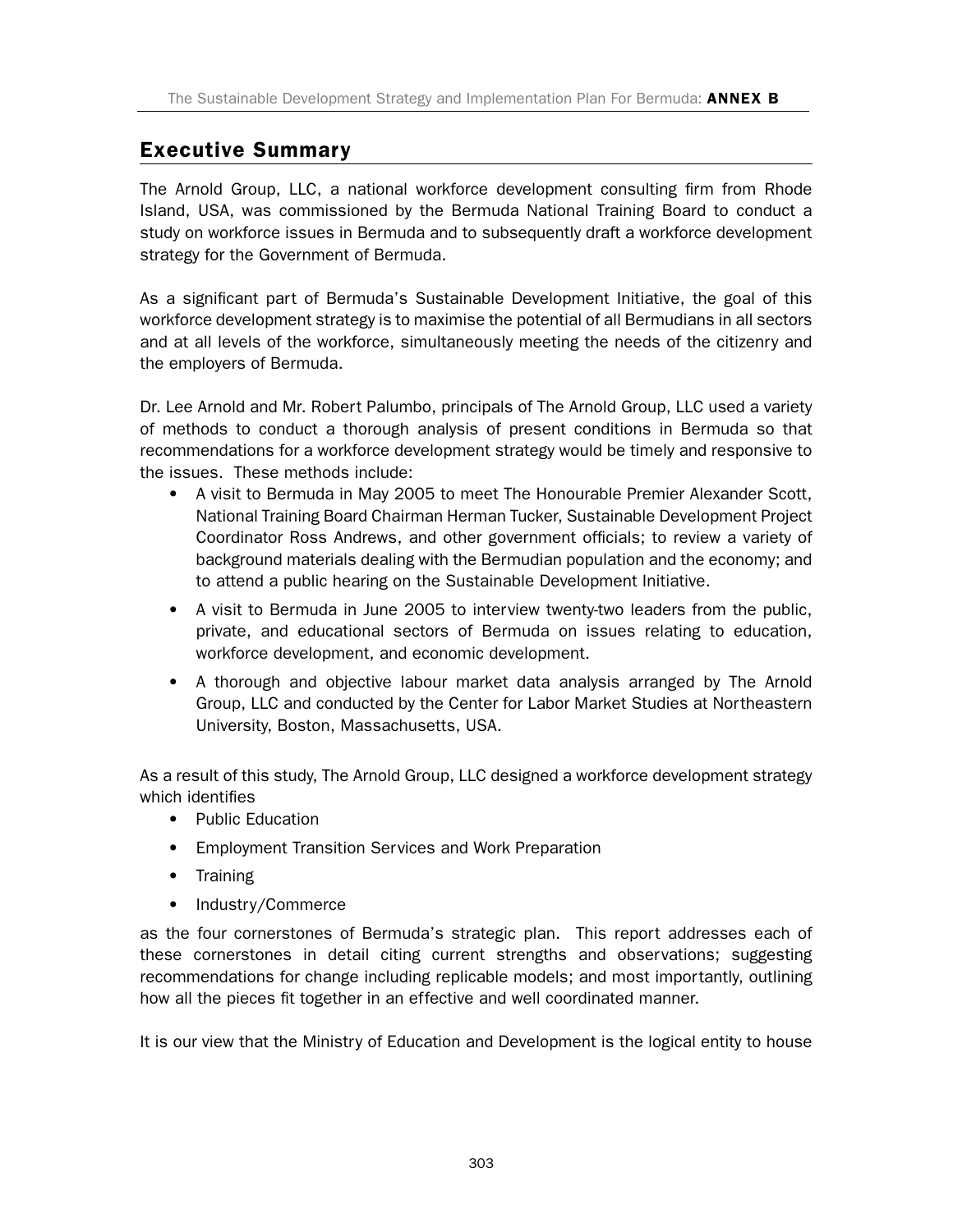the implementation of this strategy; and as part of this Ministry, the National Training Board has a legislatively approved mission that is the core of this activity. With approval from the Premier and Cabinet, and consultation with the Central Policy Unit to ensure congruence of this plan with the sustainable development strategy, the National Training Board can convene major stakeholders and begin the process of discussion and implementing. We recognise that the final decision as to where the primary responsibility for this activity will reside rests with the Cabinet and the Civil Service Executive; regardless of that final decision, we feel it is imperative that the activity enjoy linkage and coordination with the Sustainable Development activity within the Central Policy Unit.

Workforce development by nature is intended to discern and address the deficiencies amongst those desiring employment. Such instruments as a workforce needs assessment and an economic assessment can go a long way in informing this imperative. By way of analogy, the value of such efforts may be seen in a review of the attached labour market analysis, found in the Appendix at Tab A. One of the points made in that analysis is that much of the unemployment in Bermuda can be attributed to skills mismatches and job search deficiencies.

Significantly, the recommendations in this report respond to a finding by the Center for Labor Market Studies (see Appendix, Tab A): "During the last decade employment of Bermudians and non-Bermudians increased; however, during the past four years non-Bermudians have become a substitute for Bermudian workers, in part because Bermudian workers lack the skills and abilities required to gain access to employment in high growth skills sectors that have become the mainstay of economic growth in the nation."

Some actions can be taken immediately: strengthening the staff capacity of the National Training Board and augmenting the Committee structure of the National Training Board are two examples. Other actions can be implemented near-term: reviewing educational models and school-to-career systems can yield important insights.

Many actions listed under the rubric of the four cornerstones of the workforce development strategy can commence at once, and simultaneously. Once the appropriate organisational structure to lead and coordinate this effort is identified, then decisions can be made as to which elements are either to be explored or to be implemented and cost estimates can be secured. While budgeting for training grants will depend on the legislative cycle, the conversation about the components can begin now; we strongly encourage positive consideration of the proposed activity budget for the National Training Board. The review of specifics as suggested in this report's Conclusions section will do much to guide the development of a specific action schedule.

A caveat is in order. We observed that there did not seem to be a catalog of all workforce development activities in Bermuda. We know that any report is a snapshot at a point in time.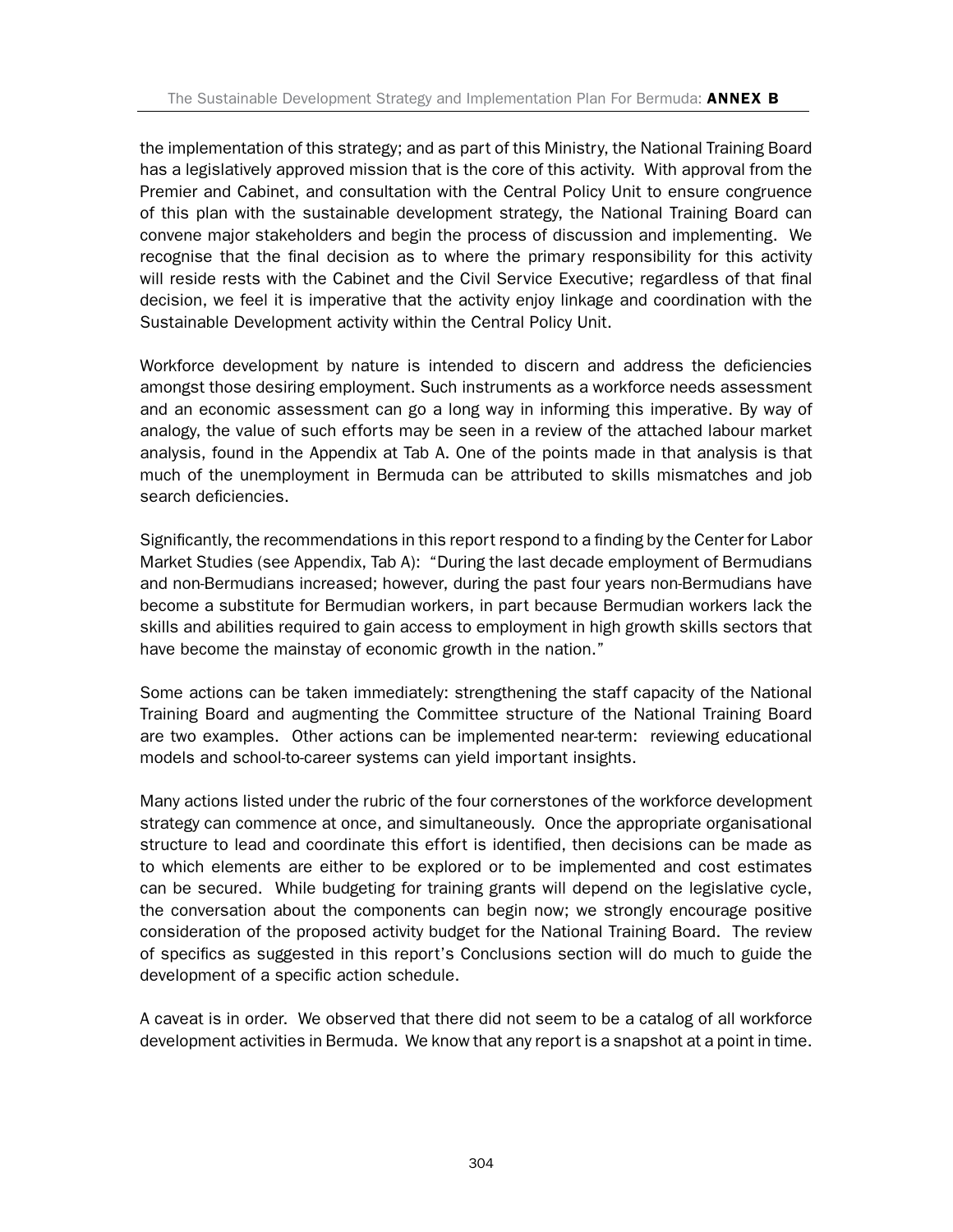Perhaps a wider distribution of, and response to, the interview instrument (see Appendix, Tab B) would have captured a more complete picture of current activities. Regardless of that reality, for those efforts that have been developed or are now underway that coincide with our recommendations, we commend them and urge their inclusion in such a catalog, so that those needing the services may become aware of them and avail themselves of the services that would be most apt to meet individual needs.

The need for change is undeniable if Bermuda is to sustain its prosperity in an international economy, and find a way for all Bermudians to have the opportunity to be a part of this growth. The Bermudian Government can level the playing field for their citizens by addressing the issues in this report and providing the guidance and resources to implement change.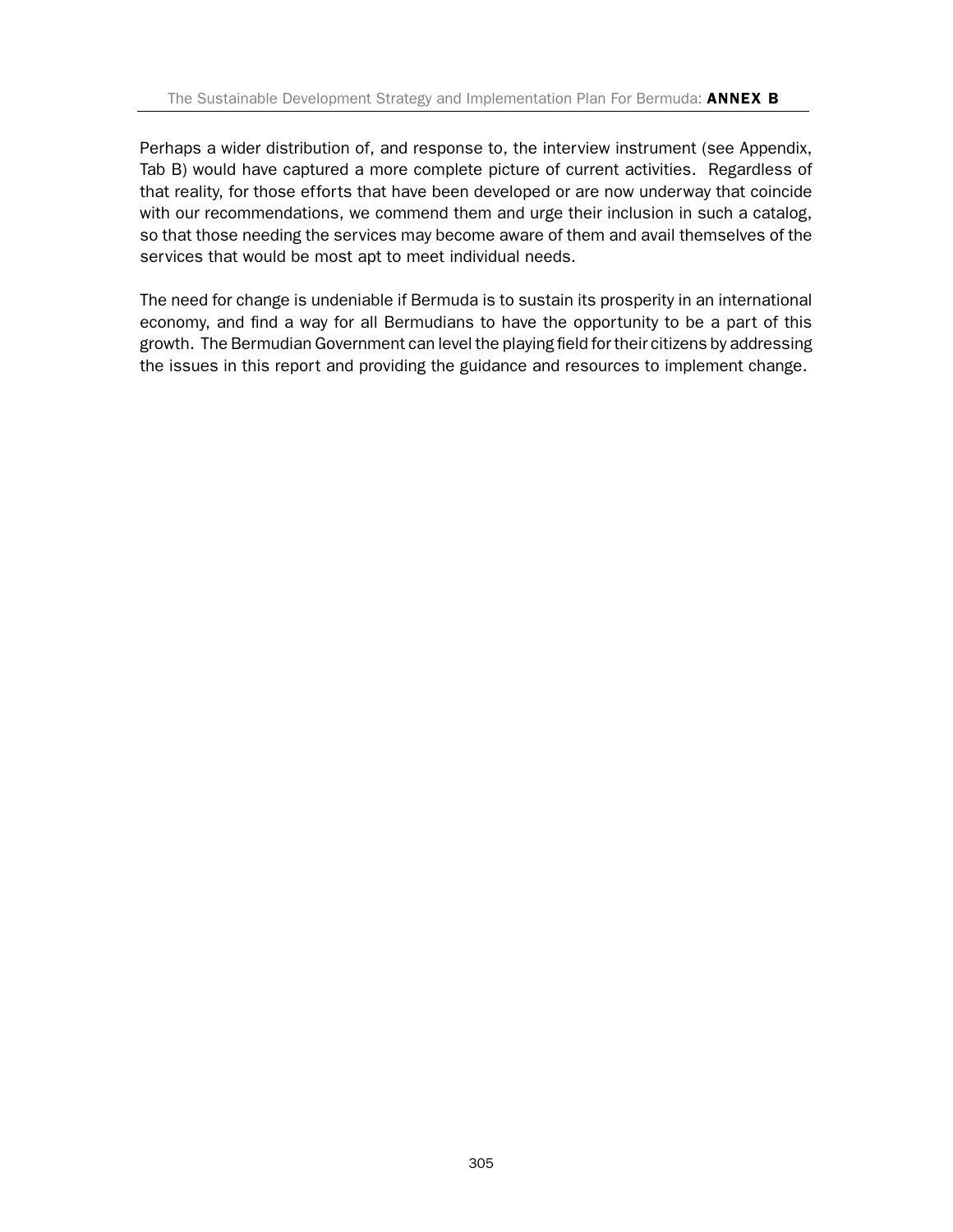### I Introduction

To outsiders, Bermuda evokes positive images: warm, friendly people; hospitable climate; beautiful beaches; and general economic well-being.

Bermudians are justifiably proud of those images.

At the same time, Bermudians are acutely aware of other aspects of Bermuda at the start of this new century:

- an economy with two mainstays international business, and tourism where the best paid positions are occupied by non-Bermudians
- a cost of living that has economic and social implications
- a cost of housing that has outstripped the earnings capacities of many citizens
- a labour force that is one-quarter non-Bermudian.

The Government and citizenry of Bermuda recognise that their island nation is at a crossroads, and that a dialogue must commence in earnest to address these major issues. The context for that dialogue is the Sustainable Development Initiative.

A core element of that unfolding initiative is a plan to address the education and training needs of the citizenry. The goal is to maximise the potential of all Bermudians in all sectors and at all levels of the workforce, simultaneously meeting the needs of the citizenry and the employers of Bermuda.

### II Perceptions and Realities

Some literature promoting Bermuda as a place to do business talks about Bermuda's high literacy rate. Taken at face value, that is a positive. When the educational system is explored, concerns arise.

- 1. Of the  $10,900$  young people in school<sup>1</sup>, some  $40\%$  are in other than public schools.
- 2. There are varying standards among those schools
- 3. There is no standard diploma at the senior secondary level.

Employers have cited deficiencies among too many job applicants. Educators have cited attitudinal and social problems among too many students. Public officials have cited directional and motivational issues for too many youngsters. Finally, for young people, there seems to be an uphill climb to qualify for the best education, productive training,

 $1$  As of 2004: Source: Bermuda Online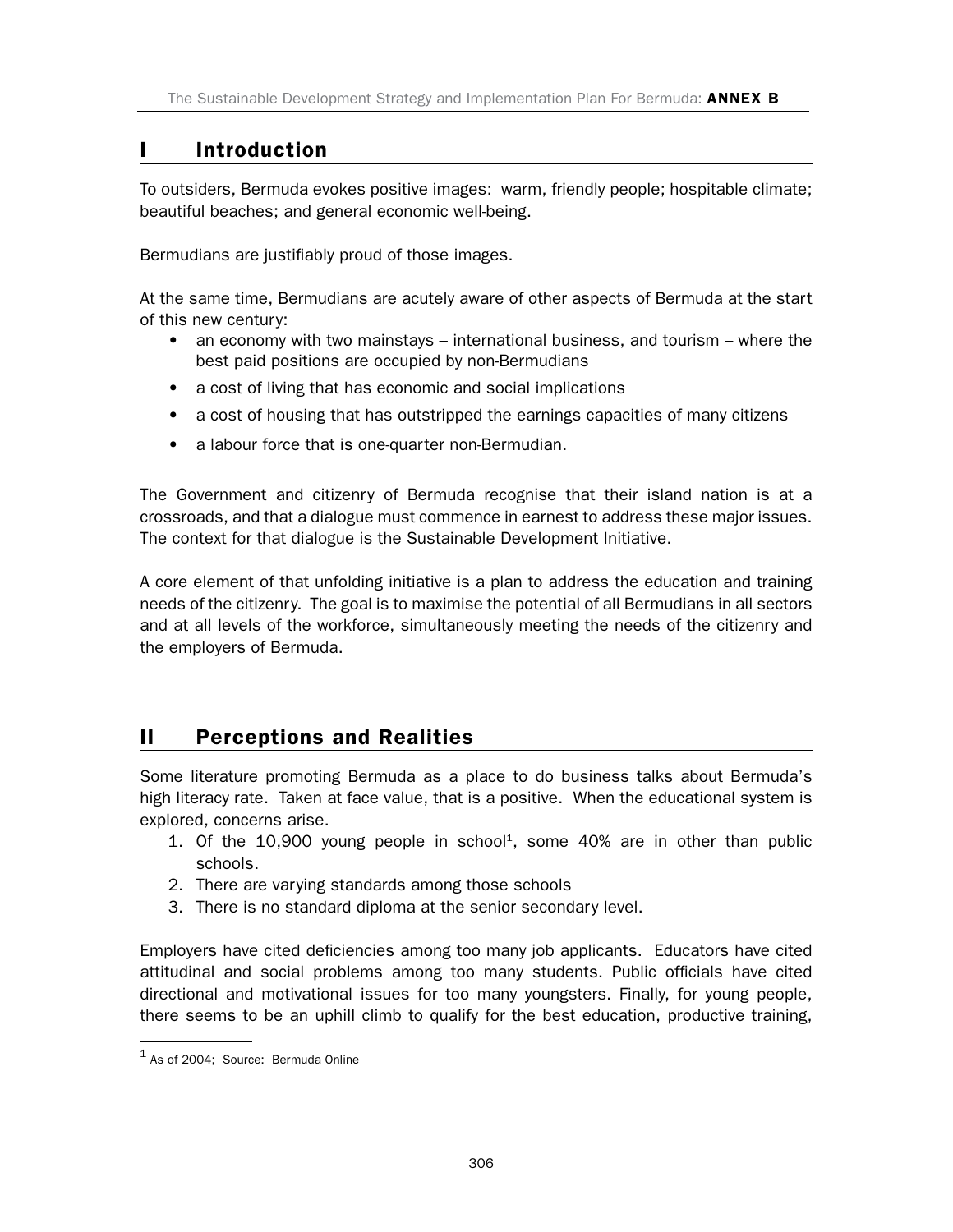decent employment opportunities, and a chance to prosper in this island community; for too many that feels like an unreachable dream.

Bermudians have welcomed people from many nations to their island, and to their workforce. Yet there is increasing concern about the relative scarcity of Bermudians among the top ranks and entry level positions for their two economic pillars, international business and tourism. Some feel that international businesses favour non-Bermudians in the most senior positions. Some feel that the hotel industry favours non-Bermudians, especially at entrylevel and direct customer contact positions.

*The key to making the outsider's perception of Bermuda a reality for Bermudians, within the context of sustainable development, is workforce development.* 

# III The Process

The Government saw a need for a workforce development strategy to be created within the context of sustainable development. The National Training Board took the initiative to retain a firm whose principals had been leaders in the workforce development system in the United States and in their home state of Rhode Island, in the New England region.

Dr. Lee Arnold, President of The Arnold Group, LLC presented thoughts on approaches to designing a workforce strategy to Education Minister Terry Lister, former NTB Chairman Nalton Brangman, and NTB Executive Officer Michael Stowe in November 2004.

In May 2005, Dr. Arnold and his Vice-President, Mr. Robert Palumbo came to Bermuda to meet with Premier Scott and a variety of government officials, to meet NTB Chairman Herman Tucker, to attend a public hearing on the Sustainable Development Initiative, and to review a variety of background materials dealing with the population and the economy. Messrs. Arnold and Palumbo described a *workforce development system* as *an interconnected series of events that prepare people for their first job, a new job, or a better job; that simultaneously meets the needs of workers and employers; and that positions a geopolitical unit – be that unit a city, a state, a county, or a nation – to attend to the current and future well-being of its citizenry.* Based on this visit they developed guiding principles, voiced areas of concern, and cited examples of potential projects for Bermuda to consider.

In June 2005, Dr. Arnold and Mr. Palumbo returned to Bermuda and interviewed 22 individuals from the public, private, and educational sectors of Bermuda. Prior to their visit they had developed an interview instrument and shared it with Mr. Stowe, who in turn provided that interview instrument to individuals who agreed to be interviewed. Some interviewees responded point-by-point to that instrument, while others chose to use it as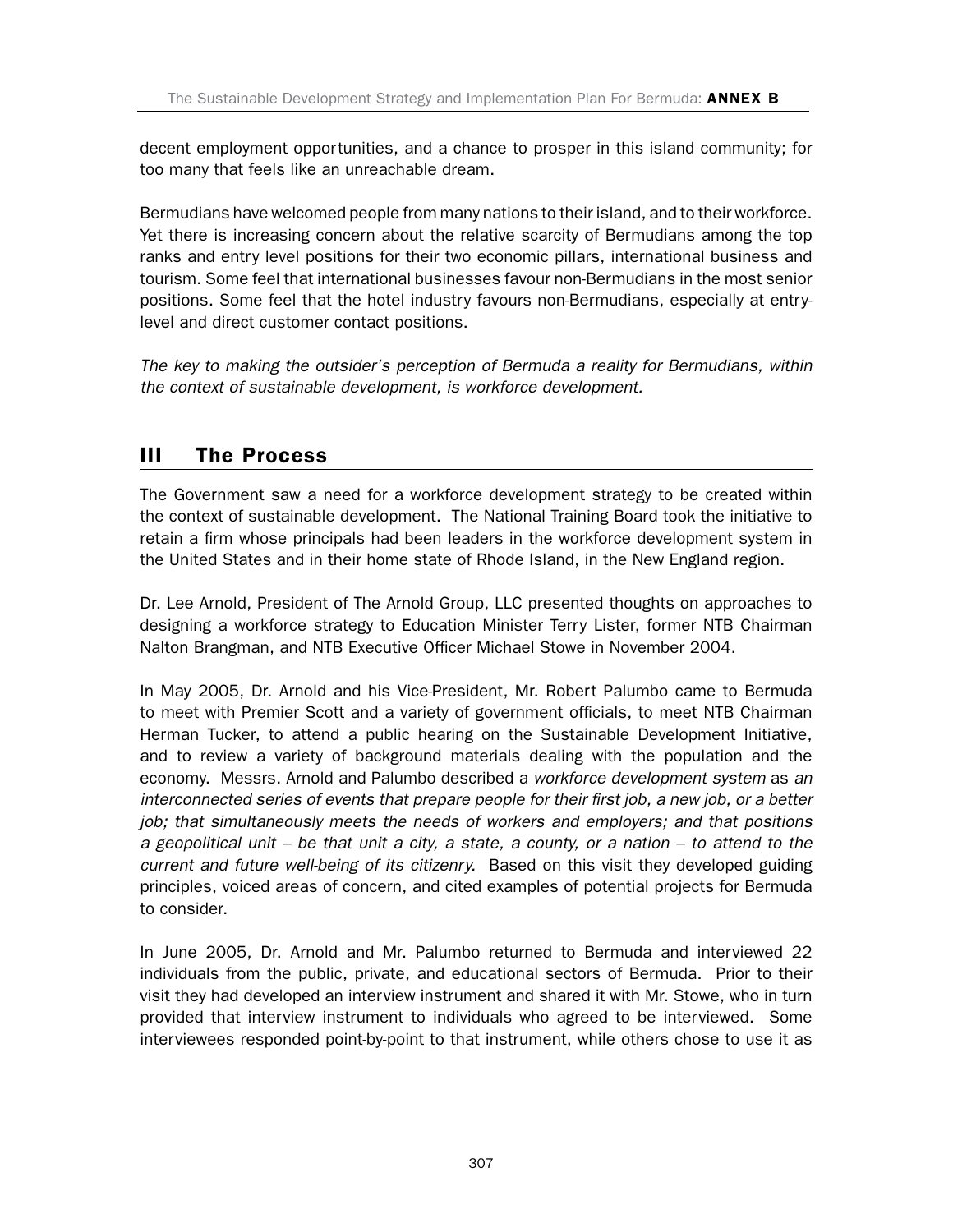a point of departure for discussion purposes. Based on those interviews and subsequent brainstorming, The Arnold Group, LLC prepared draft thoughts in the areas of public education, employment transition services and work preparation, training, and industry/ commerce, and for each area cited strengths and observations.

In July 2005, Dr. Arnold and Mr. Palumbo met with Mr. Stowe during Mr. Stowe's visit to Rhode Island. In addition to providing a verbal report to Mr. Stowe about their June visit, and a copy of their draft thoughts, The Arnold Group, LLC was given authorization by Mr. Stowe to use the services of the Center for Labor Market Studies based at Northeastern University in Boston, Massachusetts, USA to conduct a thorough and objective labour market data analysis.

With simultaneous analysis and options reviews in process, The Arnold Group, LLC proceeded to develop a draft plan for consideration by the Government of Bermuda.

# IV The Opportunities

The National Training Board, by providing people with opportunities to develop credentialed skills through educational offerings, changes peoples' lives. With a workforce development plan that is part of a sustainable development strategy, which is popularly supported and properly funded, Bermudians have the chance to shape the course of their beautiful island nation.

Opportunities can be created to give young people enhanced guidance and direction, to ensure that senior secondary graduates can successfully compete for excellent education and employment slots, and to certify that the Bermudian workforce can match the skills of any workforce.

With Bermuda at a crossroads, this is a good time to step back, assess the situation, and understand the range of choices and the implications of selected decisions. In terms of the workforce, people can pretend or prepare. The actions taken can mean the difference between hope or despair, direction or drift, vitality or stagnation.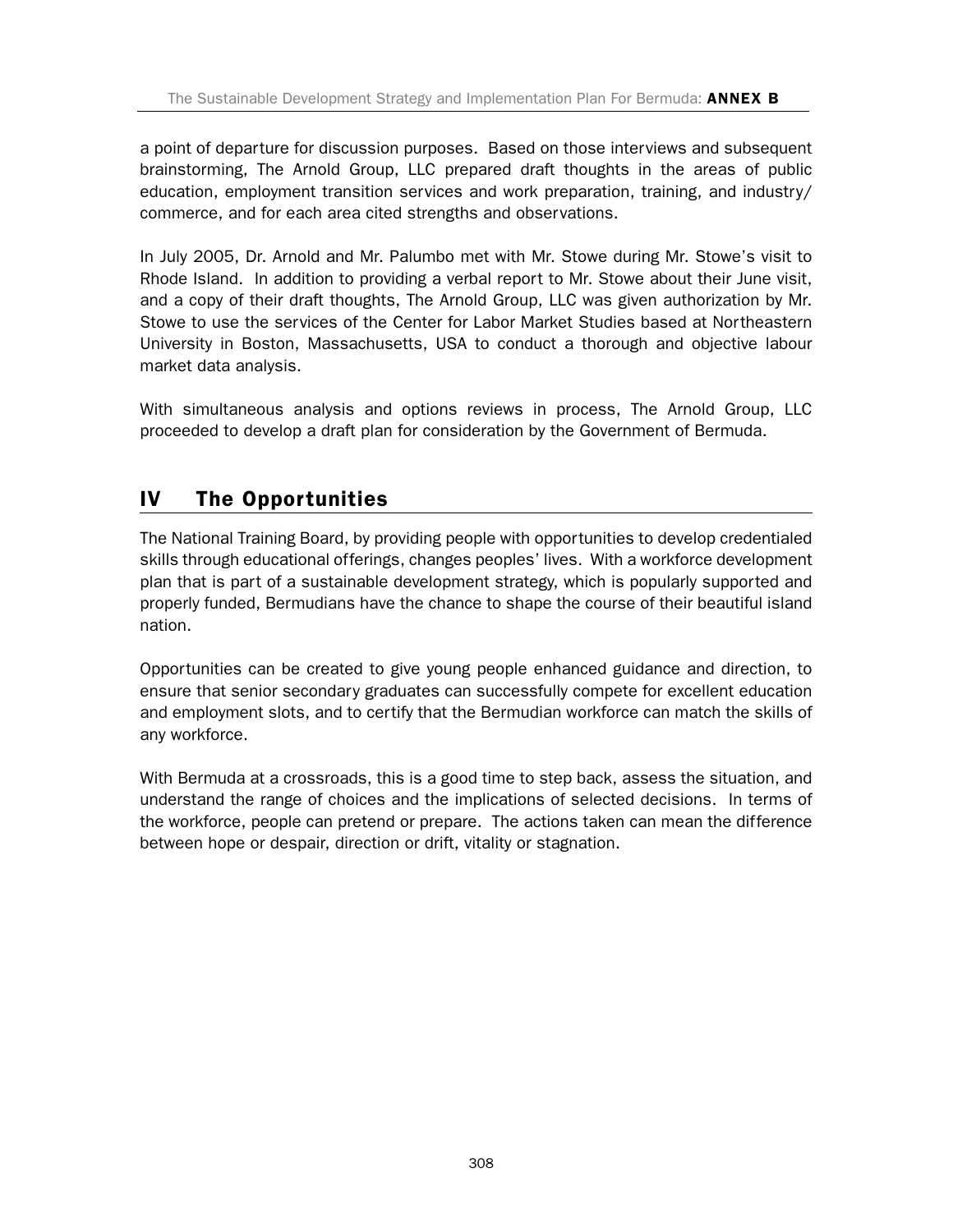### V The Numbers

To understand the workforce challenges it is helpful to place some numbers in context.

Bermuda's resident population was estimated at 64,800 in 2004. Most residents (about 50,500) were born in Bermuda and are Bermudian2. There are over 39,500 voters. The majority population (63%) is "black, of African heritage, Afro-Bermudians" (Bermuda-online). The largest minority group (about 33%) is Caucasian – white.

The June 2004 *Employment Briefs* 3 estimated total filled jobs as of the last week of August 2003 to be 37,686. Of that number, Bermudians held an estimated 27,346 or about 73% of the total. Males comprised 52% of the job market.

For total filled jobs by race, blacks accounted for 55%, whites comprised 35%, and mixed/ other races were at 10%.



While international business and tourism are regarded as the two main pillars of the Bermudian economy, employment is spread fairly evenly over a number of major economic activities, as shown in the following chart. Those activities collectively represent 29,649 jobs, or nearly 80% of total filled jobs.



<sup>2</sup> Source: http://www.bermuda-online.org/population.htm

<sup>3</sup> Bermuda Government Department of Statistics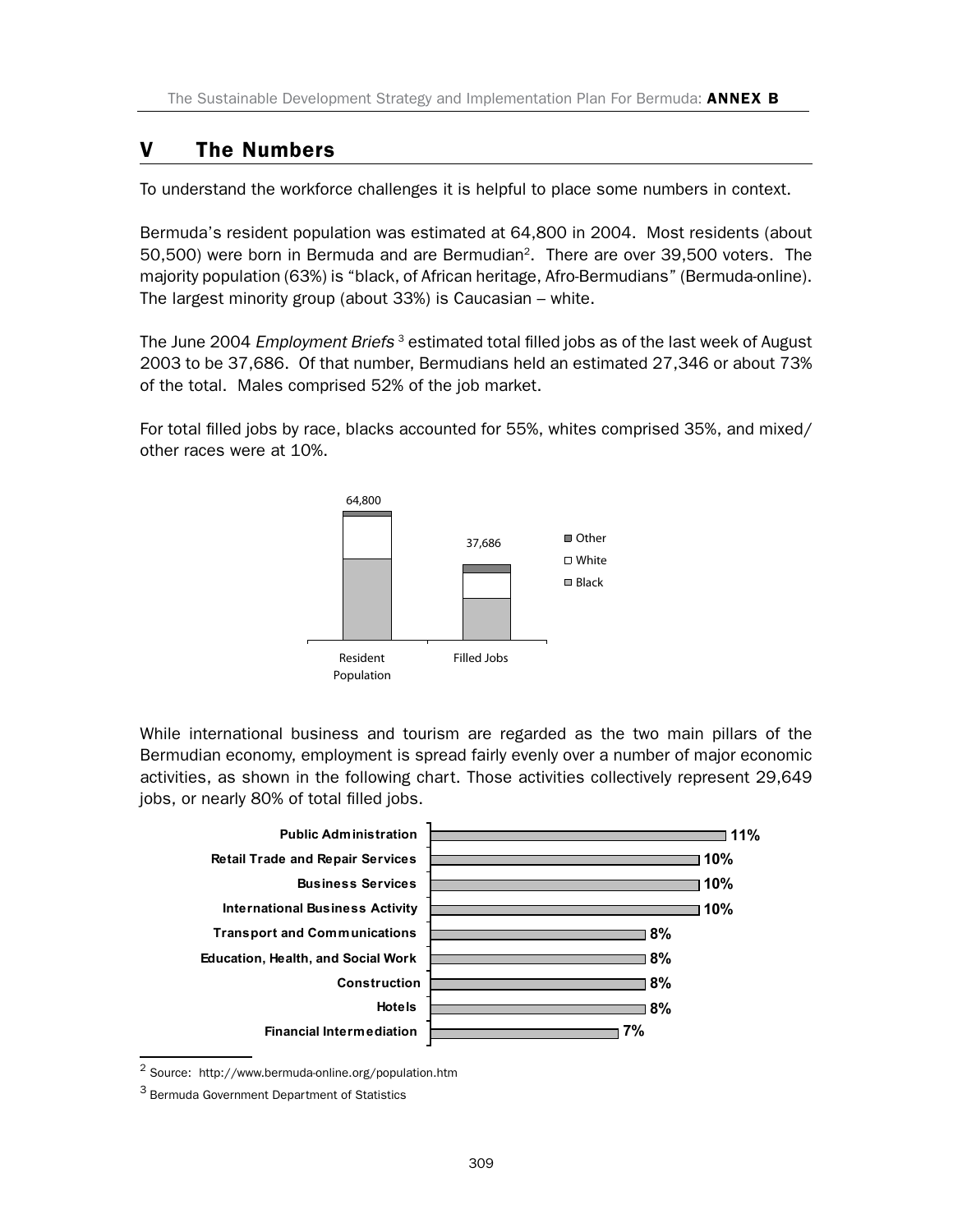

The major occupation groups, in descending order, are shown on the following chart.

Non-Bermudians accounted for 37% of the Professional, Technical and Related positions, and were generally important to all the major occupation groups, constituting just over one-fourth of the workforce. Many service workers are non-Bermudian, and are especially prevalent in the hotel and restaurant areas.



Quoting from the June 2004 *Employment Briefs*, "Examples of positions that await suitably qualified Bermudians include qualified accountant, physician, senior secondary school teacher, underwriter, pharmacist and architect."<sup>4</sup>

One concern stems from a finding of the Northeastern University Center for Labor Market Studies: "while non-Bermudians accounted for about one-fifth of the nation's overall population they represented one-third of the 20 to 44 year old population of the nation – a considerable proportion of the nation's potential human resource capacity."5

<sup>4</sup>Bermuda Government Department of Statistics

<sup>5</sup>Northeastern University Center for Labor Market Studies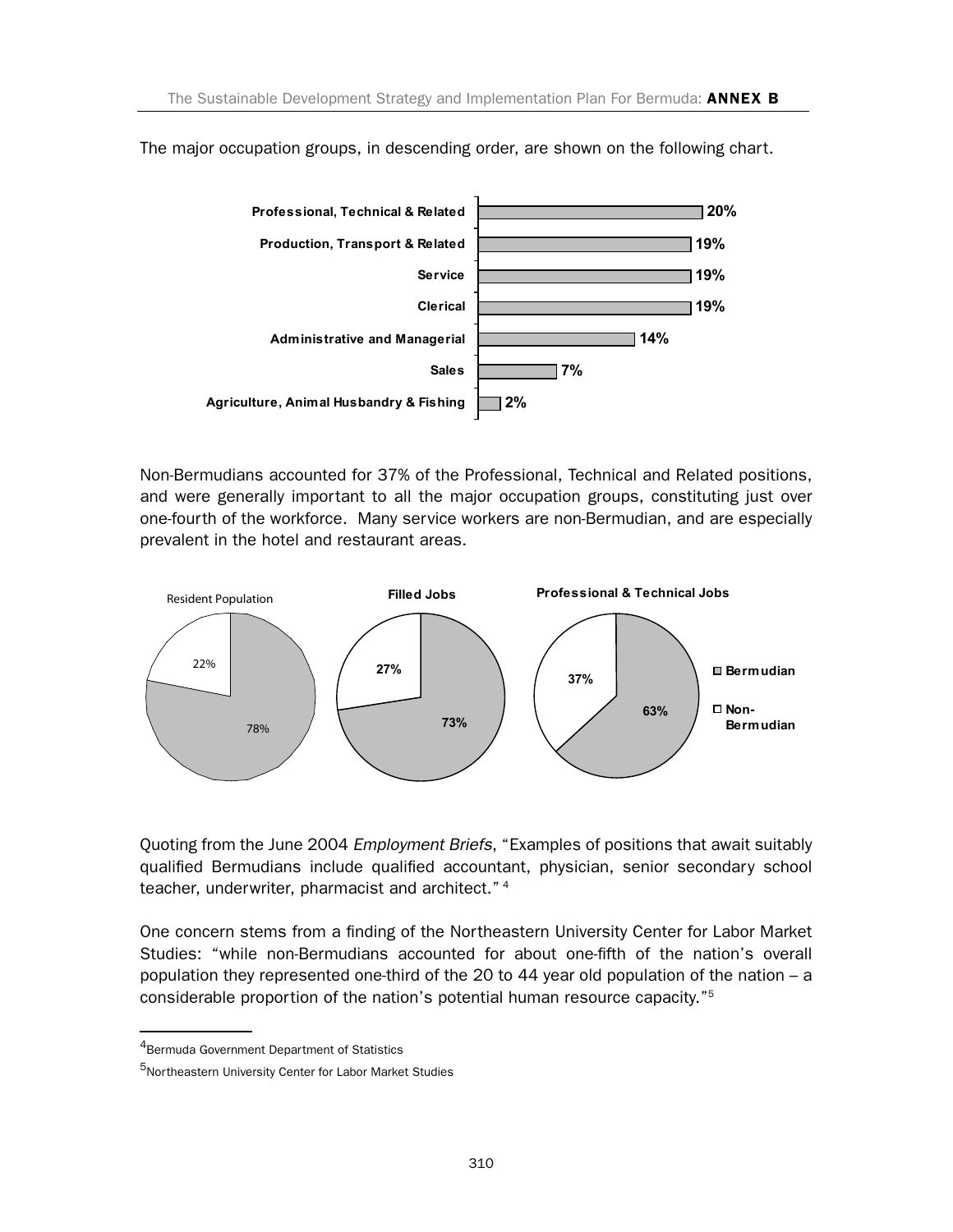The challenge presented by the numbers is to determine the best way to introduce the world of employment possibilities to young people, to equip those of or approaching working age with the skills and education necessary to take their place in the Bermudian economy, and to bolster the capacities of Bermudians more generally so that they may more readily adapt to the changing needs of employers and the changing conditions in the economy.

### VI The Current System – Strengths and Observations

The review of materials and direct interviews provided The Arnold Group, LLC with insights that can be discussed and structured into assignments. A later section will make recommendations regarding how some of these insights can be acted upon, and by whom. For now, those insights will be presented in list form, without elaboration.

#### A. Public Education

*Strengths:*

- Recognition by all for a need to change and improve
- Solid primary school reputation
- Committed teachers
- Industry willingness to participate
- Availability of resources and physical structures

*Observations:*

- Need to improve literacy and numeracy rates
- Need for more and better student academic assessments, starting at the middle school level
- Need to develop universal standards for high school graduation and work readiness skills
- Need to develop vocational as well as academic tracks
- Need to have more and varied teacher externships
- Need to structure a formal school-to-career system, to include job shadowing, internships, day release, and the like
- Need to develop a formal mentoring system for youth
- Need to incorporate more parental involvement
- Need to look at different educational models as appropriate
- More and better career counselling
- Better information and guidance on tertiary education opportunities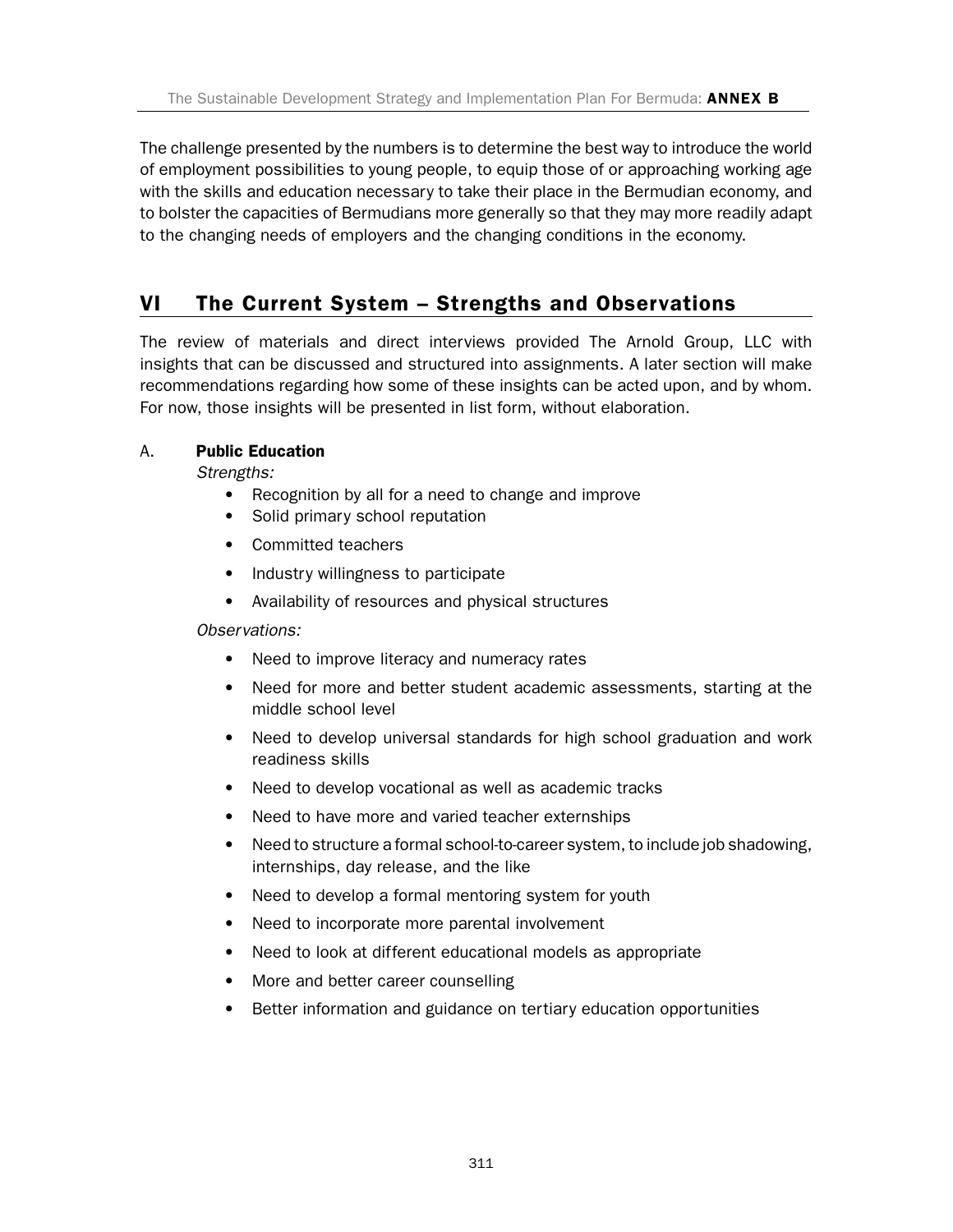# B. Employment Transition Services and Work Preparation

*Strengths:*

- Recognised need by all stakeholders
- Some structures are in place e.g., the National Training Board, the Department of Labour & Training, the Bermuda College, the Commission for Unity and Racial Equality and the Human Rights Commission

*Observations:*

- No structured programme for early school leavers (i.e., those who leave school prior to obtaining a high school diploma)
- No standards for many industry clusters
- Little information and/or direction for career development
- Need for better connections for continual learning at Bermuda College
- Lack of customer service skills, life skills, and team building skills
- Little or no job preparation and career counselling centres
- No electronic job matching system
- No identified entity to champion this transition piece

#### C. Training

*Strengths:*

- National Training Board
- Industry/Education partnerships and collaboratives
- Bermuda College potential
- Some industry standards, especially in technical areas

*Observations:*

- Standards missing for most occupations
- Technical training limited to relatively small numbers of people
- Structured training lacking in many industry clusters
- Management training opportunities are suspect in terms of preparing Bermudians for the better jobs

#### D. Industry/Commerce

*Strengths:*

- Plentiful employment opportunities
- Willingness by private industry to engage in all aspects of the Bermudian community
- Industry/Education collaboratives, such as BTEC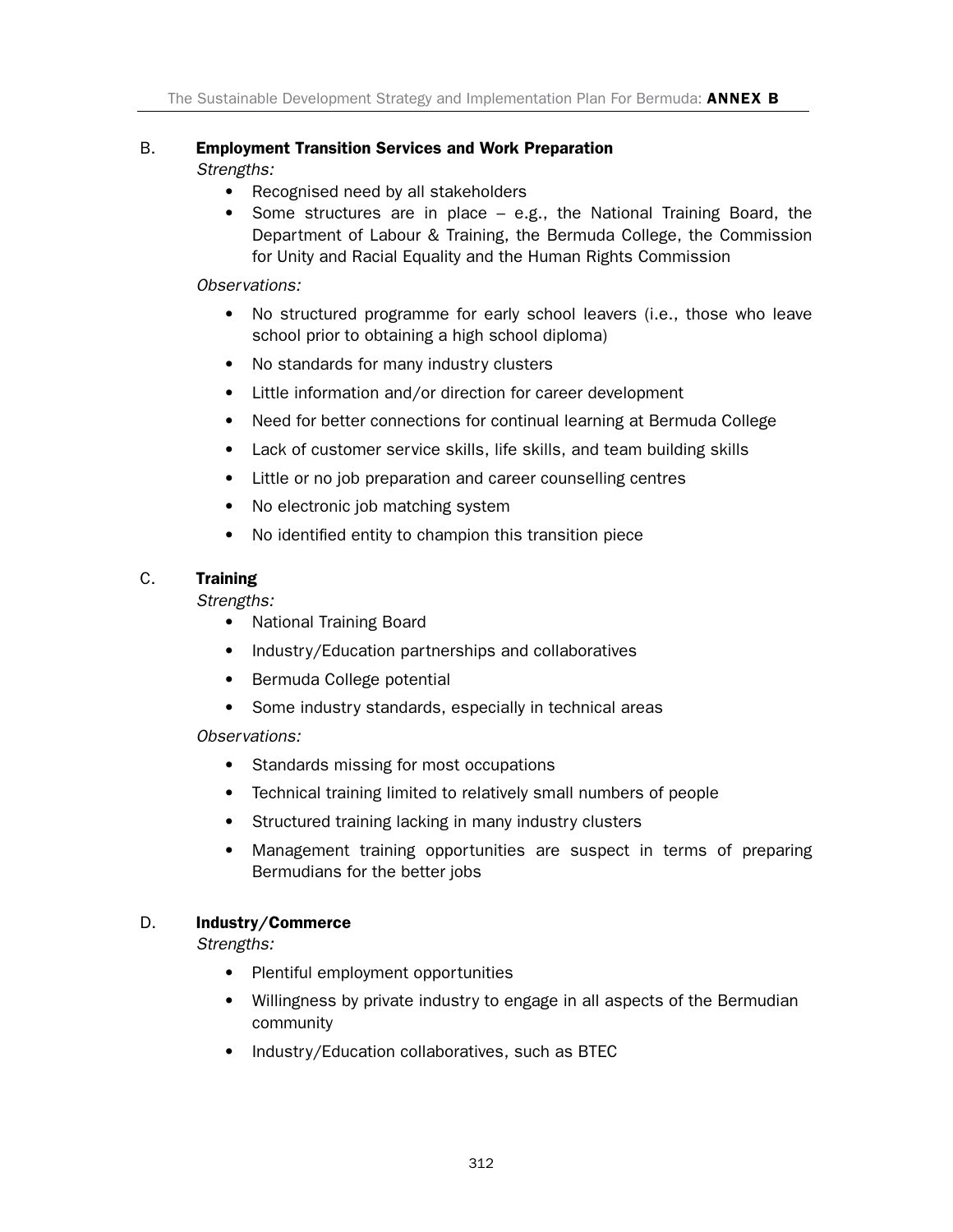- Some internal training, such as the Insurance Institute
- Summer jobs programme in the banking industry

*Observations:*

- Large non-Bermudian workforce, particularly in higher paid and lower paid iobs
- No structured career ladders in some industries
- Perception of a "glass ceiling" for Bermudians
- No housing subsidies for Bermudians in the restaurant/hotel industry
- Perceived and/or real lack of management development training for Bermudians
- Insufficient direct involvement in middle schools and high schools

### VII The Plan Overview

This review of the main elements of the current system suggests the need for a coordinated workforce development system.

The cited strengths provide confidence that the workforce development system will build upon a strong foundation. The evolution, accomplishments, and legislative parameters of the National Training Board provide the confidence that this effort can be successfully coordinated. With additional staffing and an augmented Committee structure, the National Training Board can carry out the work required of this comprehensive effort. The status of the Central Policy Unit provides the mechanism for reporting, guidance, and integration with the sustainable development initiative.

Some recommended activities can be implemented relatively quickly; some will take a while to implement; others are long-term in nature, but nonetheless critical to the ultimate achievement of **the goal:** 

to maximise the potential of all Bermudians in all sectors and at all levels of the workforce, simultaneously meeting the needs of the citizenry and the employers of Bermuda.

#### A. General Guiding Principles

Seven principles characterise a successful workforce development model:

- 1. It must touch education and commerce
- 2. It needs industry buy-in and leadership
- 3. It must show a structured career path for people of all skills and education levels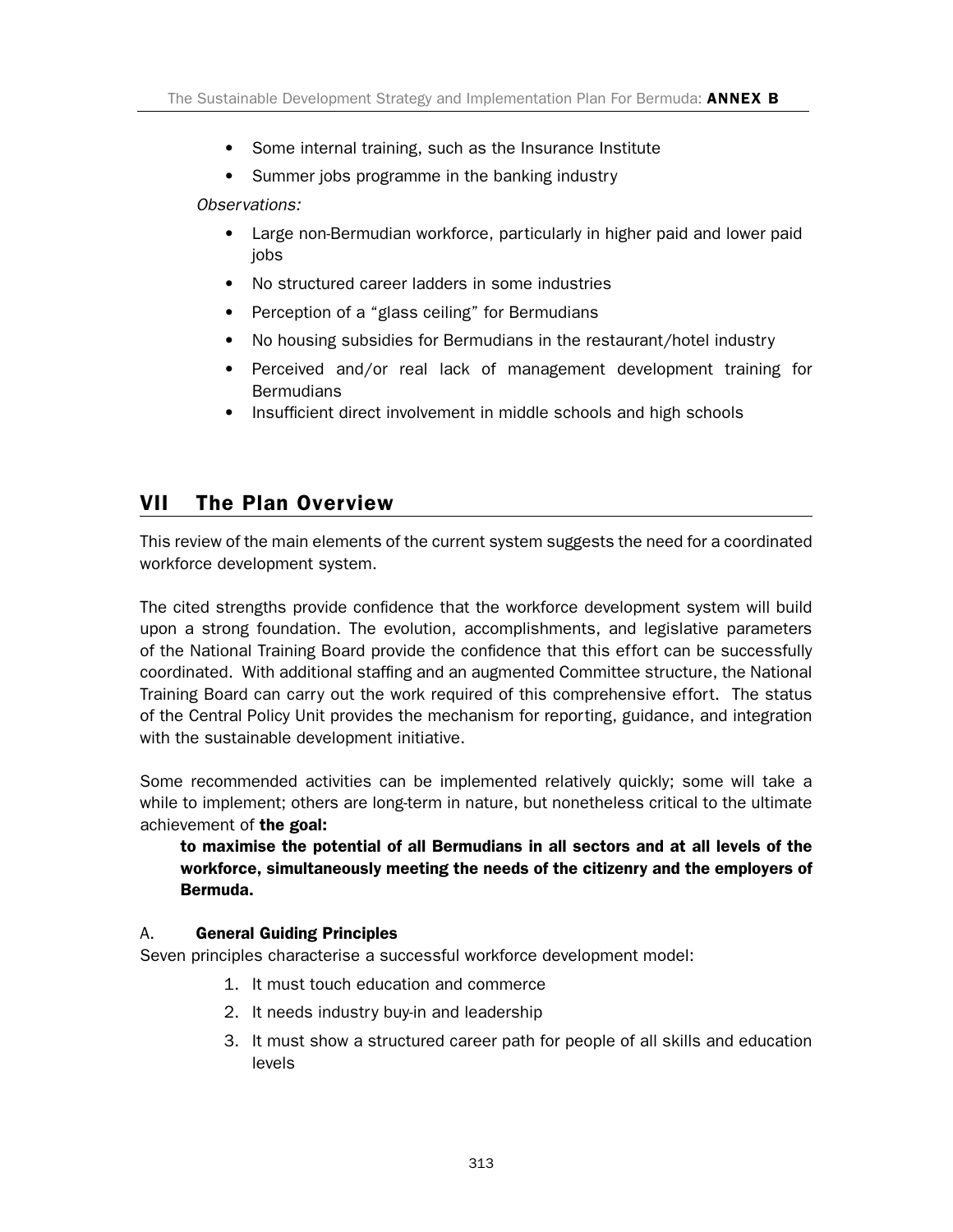- 4. Connections must be made for all essential resources and services
- 5. Resources need to be catalogued and understood, strengthened when necessary, and built on individual stakeholder strengths
- 6. Clear vision and mission statements should be articulated
- 7. Employment preparation centres (physical and virtual) for youth and adults should be available; branding heightens awareness and use

#### B. Particular Areas of Concern

Some of the areas of concern have been touched upon in the introductory paragraphs. To highlight some particular areas of concern, we share the following observations:

- 1. Too many young black males being lost to productive society
- 2. Over-dependence on work permits, especially for high skill, high paying jobs
- 3. No apparent structured system to help young people make the transition from school to career
- 4. No apparent structured post-school workforce preparation system
- 5. No apparent formal mentoring system for youth, despite laudable ad-hoc efforts
- 6. Skill mismatches for too many Bermudians relative to demand occupations

#### C. Elements to Consider for an Ideal Workforce Development System

During the interview process in June 2005, elements of an idealised workforce development system were suggested to the interviewees for discussion purposes. Those who commented on those elements were supportive. Here is the list of elements characterising an idealised workforce development system, as presented to the interviewees:

- 1. Has a clear and accepted mission statement
- 2. Not overly bureaucratic
- 3. Easy to administer
- 4. Easy to use
- 5. Emphasis not on process but on purpose, as long as the process is known, followed, and facilitates the purpose
- 6. Industry-driven
- 7. Reflective of the aspirations of the workers (current and potential)
- 8. Links education, labour and training, and economic development
- 9. Measurable outcomes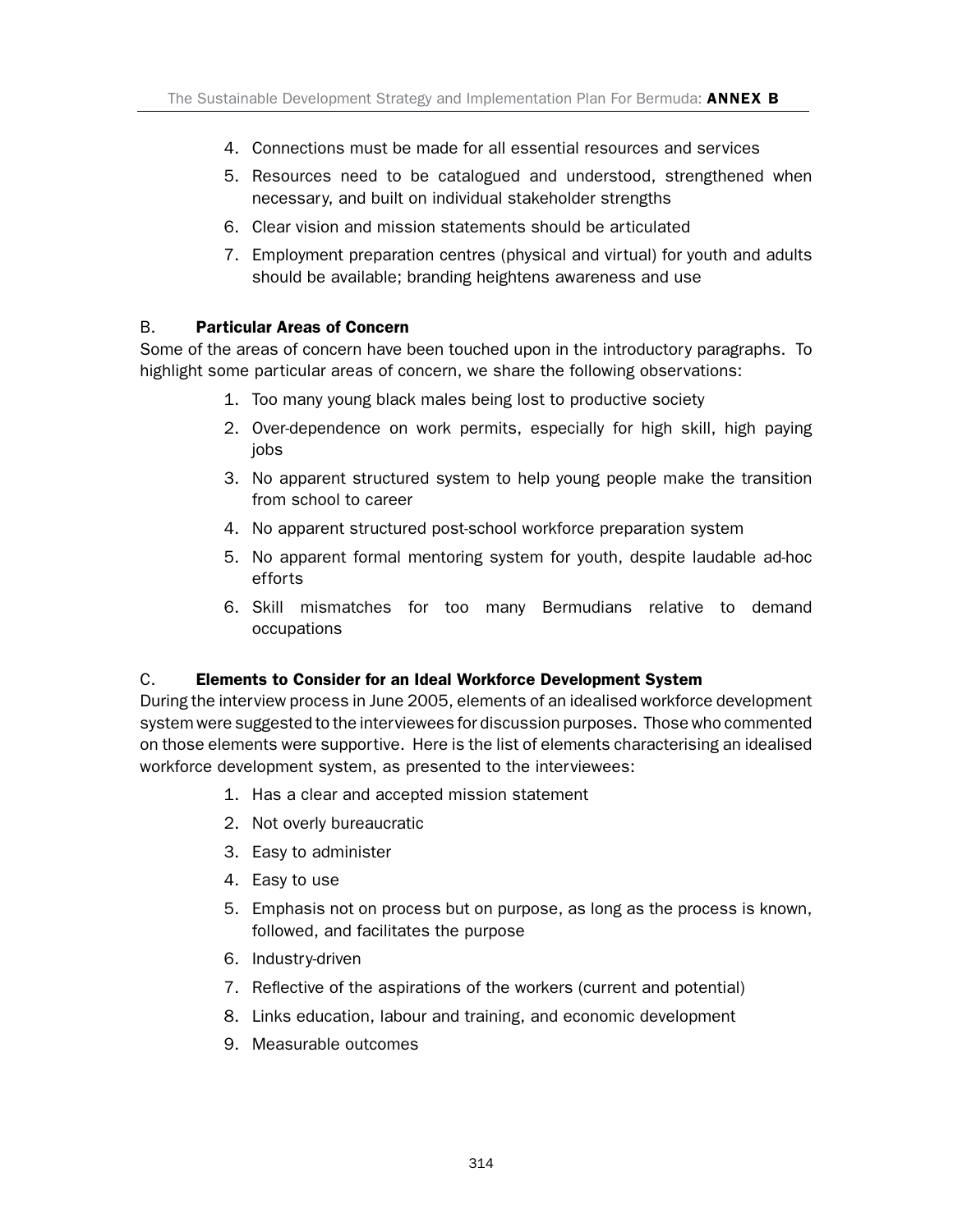- 10. Financial (grants, tax credits, tuition offsets, etc.) and non-financial support (items that require staff time but not necessarily large additional expenditures – such as assessments, job fairs, some school-to-career activities and the like)
- 11. Standards benchmarked to "best in class" (may be ISO certification, industry certifications, a national certification, a certificate of workforce readiness, some kind of skills warranty, etc.)

# VIII The Plan Flow

The Ministry of Education and Development contains units that are at the heart of potential solutions for maximising the potential of all Bermudians in the long run, and the Minister's Portfolio includes the logical entity with a legislatively approved mission that is at the core of this activity. That entity is the National Training Board.

With approval from the Premier and Cabinet, and consultation with the Central Policy Unit to ensure congruence of the workforce development plan with the sustainable development strategy, the National Training Board will convene major stakeholders to discuss workforce development plan components and to begin the implementation process.

A collection of musicians, each with different instruments, different sets of sheet music, and no leader does not constitute an orchestra. For Bermuda, the desired outcome is not dissonance, but a symphonic presentation by trained musicians following the direction of a talented conductor. The National Training Board can be that conductor.

A new committee structure for the National Training Board, combined with partnership agreements with a variety of entities and a reporting arrangement with the Central Policy Unit, will give the national workforce development plan a central point of attention and responsibility. The National Training Board will have operational responsibilities as well as coordination responsibilities.

One of the important partners envisioned in this flow is the Commission for Unity and Racial Equality, which can take major steps in education programmes, monitoring, and reporting to help attain the goal of equal employment opportunity for all Bermudians.

The outcomes for this arrangement should include the development of a visual depiction of the workforce system; clear, non-overlapping roles for units of government and education; and known ways for employers to access training support and find qualified Bermudians to fill positions.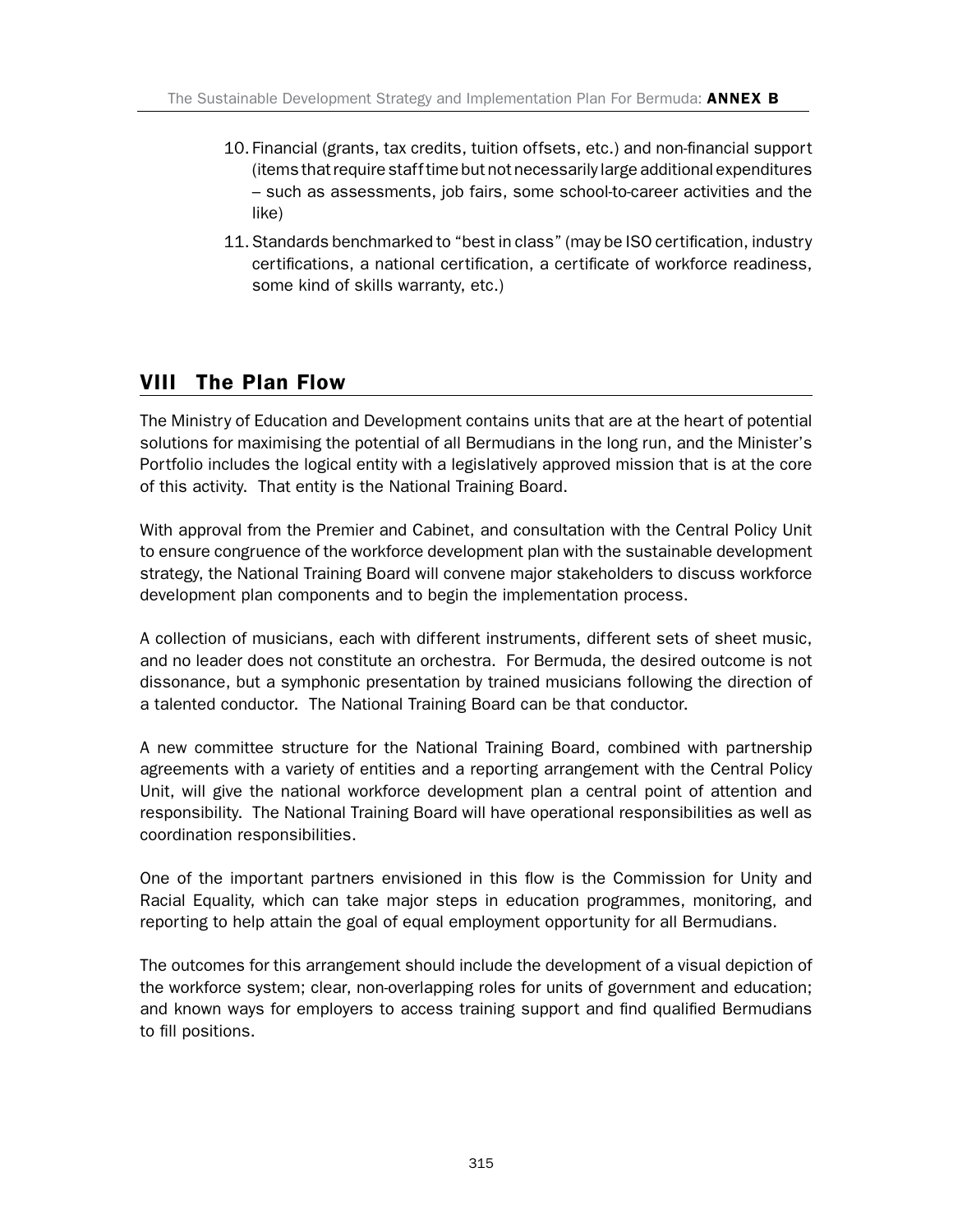### IX The Plan Components

#### A. Public Education

The Northeastern University Center for Labor Market Studies says that "... most economists agree that the productive capacity of a nation is ... heavily influenced by the level of educational attainment of the working age (16 years of age or older) population." That report goes on to say that "... Bermudians were 1.8 times more likely to have only a secondary qualification or less compared to the non-Bermudian working age population" and that "... non-Bermudians were 2.6 times more likely to have earned a four year college degree compared to their Bermudian counterparts." That report notes that "the large disparity in the level of educational attainment that exists between the Bermudian and non-Bermudian population suggests substantial segmentation in the Bermudian job market, with Bermudians less able to supply labour to the nation's expanding high end array of occupations that require high levels of academic qualifications."6

Clearly the pipeline that ultimately produces people with Bachelor's degrees and advanced degrees is long. The process that leads to that outcome, however, can effect some changes rather quickly that are more likely to produce that ultimate result.

As noted earlier, in the section called "The Current System – Strengths and Observations", a noted strength is wide recognition for a need to change and improve. When Dr. Arnold worked with Rhode Island agencies to effect changes and improvements to a state-funded vocational school, he found motivation from the words of Dr. Willard Daggett from New York State who had led similar reforms there. Dr. Daggett said that "if you love your kids more than you love your schools, you'll change your schools."

More and better student academic assessments can help pinpoint deficiencies in reading and math and inform educators as to which tools might best help overcome those deficiencies. Standards for high school course offerings, for senior year projects, and for work readiness skills training, together with an agreed-upon diploma, will help put all students on an equal footing when considering post-high school options.

Different students have different learning styles and different interests. For example, academic instruction may equip young people with the capacity to continue their formal education beyond high school, but it should be acknowledged that vocational education does not preclude continuation of formal education beyond high school. There can and should be vocational offerings for students whose primary interest and learning style are mostly academic in nature; likewise, there are excellent examples of "academic" subjects such as language and mathematics being presented successfully within the context of a vocational format. In fact, when vocational education is done well, the outcome is multiple job opportunities as well as additional formal education options for the graduates

 $6$ Northeastern University Center for Labor Market Studies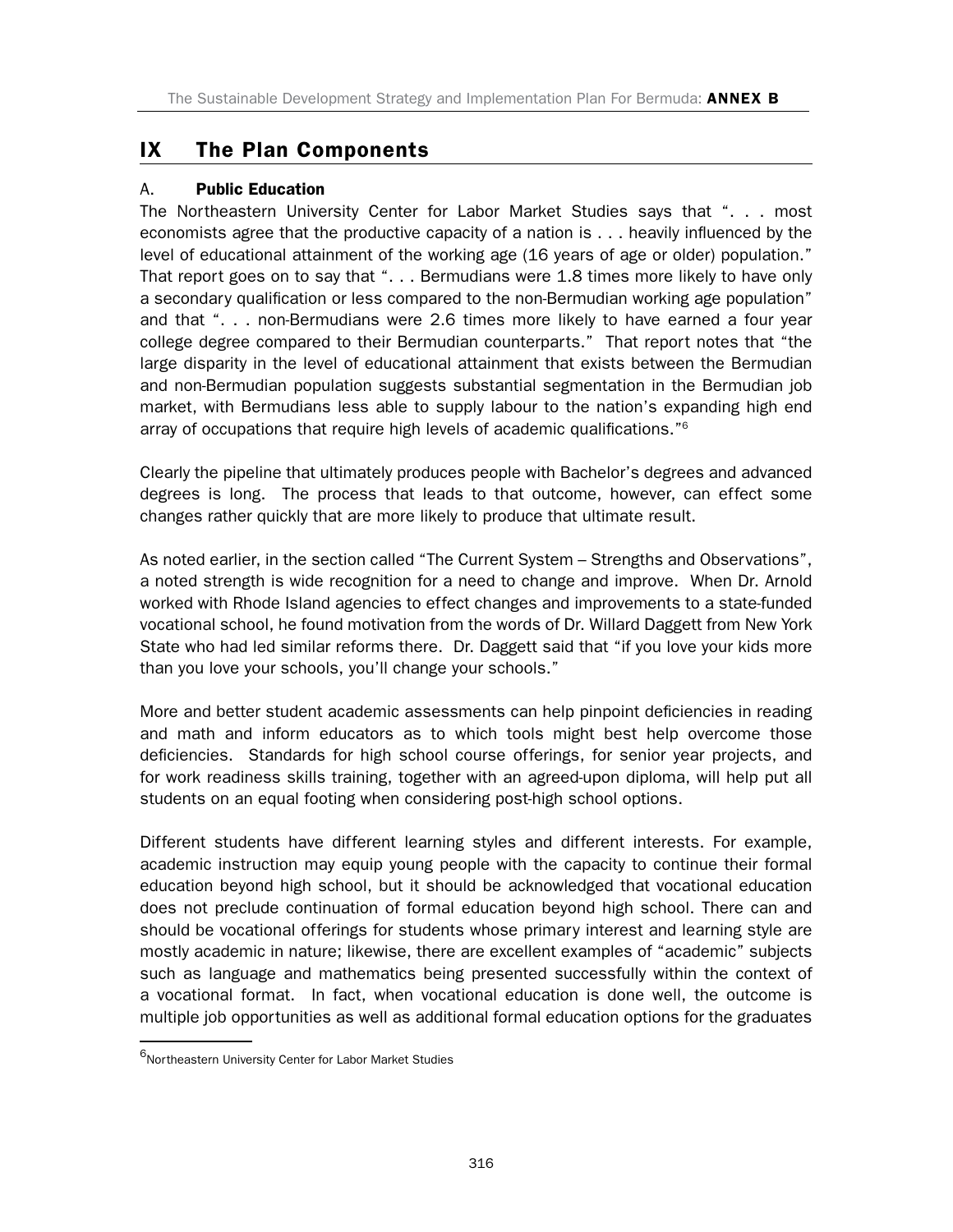of secondary level vocational education. One is not better than the other; they are simply different.

For academic and vocational students alike, course work needs to have both rigor and relevance. In addition to setting standards for course content, it is important to have classroom augmentation opportunities, both for teachers and for students.

Teacher externships are an approach worth considering. Here, companies agree to place a teacher into a temporary position during the break between school years. By way of example, a math teacher was placed in a manufacturing company. While there, the teacher helped employees learn the math needed to operate numerical control equipment. When that teacher returned to the classroom in the fall, that teacher was able to respond to students' questions as to why they needed to learn a particular concept, and was able to share actual examples of how math was used in a work environment.

As part of a school-to-career system, students can be involved with a day release programme. Here, students are placed in a company that does something matching the student's interests – which run the gamut of employers from agriculture to zoology and everything in between. Some examples: one student was placed at a city zoo, and worked with the trainers to learn how to care for animals, while another student was placed at the zoo to work with the design staff which used computer programmes to develop safe but exciting habitats for the animals. Students were required to report on their experiences and to do research on the occupations to which they were exposed. It was not uncommon to see these experiences lead to job opportunities and to decisions regarding further education.

Sometimes a student will reconnect with the formal learning process with the aid of an adult mentor. This can mean a retired person agreeing to spend an hour or two per week with a student at a school, or an employee given permission by that employee's company to spend time at a school either as a guest lecturer or as a direct mentor for an individual student. In an economy where nearly everyone is working, and where multiple job-holders are not uncommon, students may not otherwise have meaningful regular contact during the school day with adults other than teachers. Such contact can help students understand better the importance of learning, and see that there is someone who cares about what happens in their lives.

Bermuda's primary schools enjoy a good reputation. One factor that seems to be present at the primary level is parental involvement. That condition seems to change once students leave primary school. Mechanisms that encourage and expect parental involvement beyond the primary grades would be positive.

Programs for guidance counsellors that assist with their understanding of the economy and employer needs and expectations would help students with improved career decision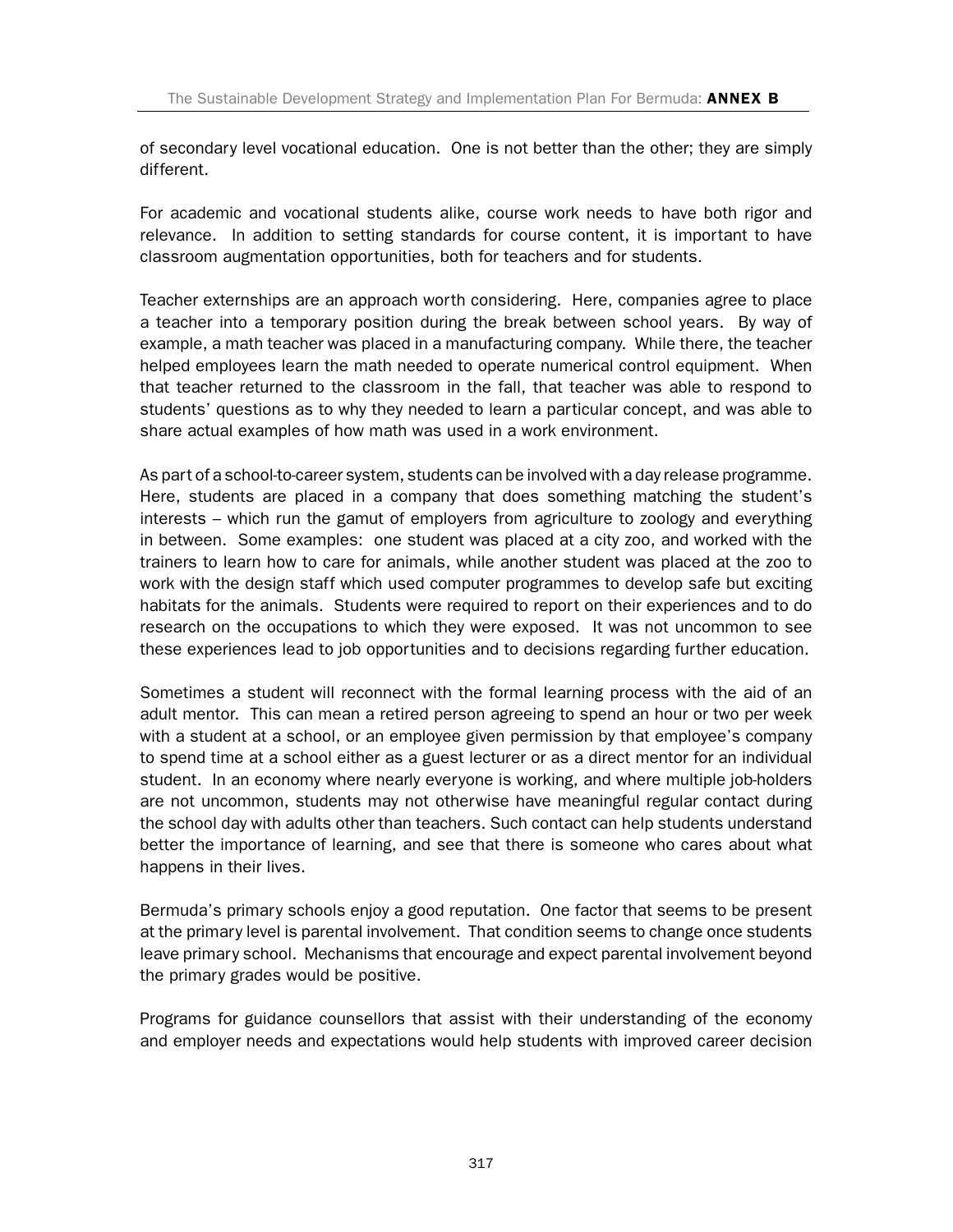making and would give them a better grasp of education and job opportunities beyond high school. Such programmes could occur in a classroom setting and be augmented by tours. Student and parental access to information about careers and continuing education would be useful, as would access to interest inventories and similar instruments that can help students achieve some focus in their future planning.

In the United States, former Secretary of Labor Elizabeth Dole was involved in something called SCANS – the Secretary's Commission on Achieving Necessary Skills. The Commission was convened in 1990 to examine the demands of the workplace and to determine the capacity of the current and future workforce to meet those demands. The Commission identified five competencies (skills necessary for workplace success) and three foundations (skills and qualities that underlie competencies).

The workplace competencies:

- 1. Resources: allocate time, money, materials, space, and staff
- 2. Interpersonal Skills: work on teams, teach others, serve customers, lead, negotiate, works well with diversity
- 3. Information: acquire and evaluate data, organise and maintain files, interpret and communicate, use computers to process
- 4. Systems: understand social, organisational, and technological systems; monitor and correct performance, design or improve systems
- 5. Technology: select equipment and tools, apply technology to specific tasks, maintain and troubleshoot equipment

The foundation skills:

- 1. Basic Skills: reading, writing, arithmetic and mathematics, speaking and listening
- 2. Thinking Skills: ability to learn, to reason, to think creatively, to make decisions, and to solve problems
- 3. Personal Qualities: individual responsibility, self-esteem and self-management, sociability, and integrity

The workplace competencies and foundation skills can be made part of structured day release and other school-to-career efforts.

The Bermuda Chamber of Commerce, various business associations, and the companies in Bermuda are natural and willing allies of the education system. Through their participation in career days and sponsorship of a variety of events they have shown they can be solid partners in the efforts to connect learning to life. This good will can be made more meaningful if these events are approached as learning events and placed within a framework of introducing students to the world of work.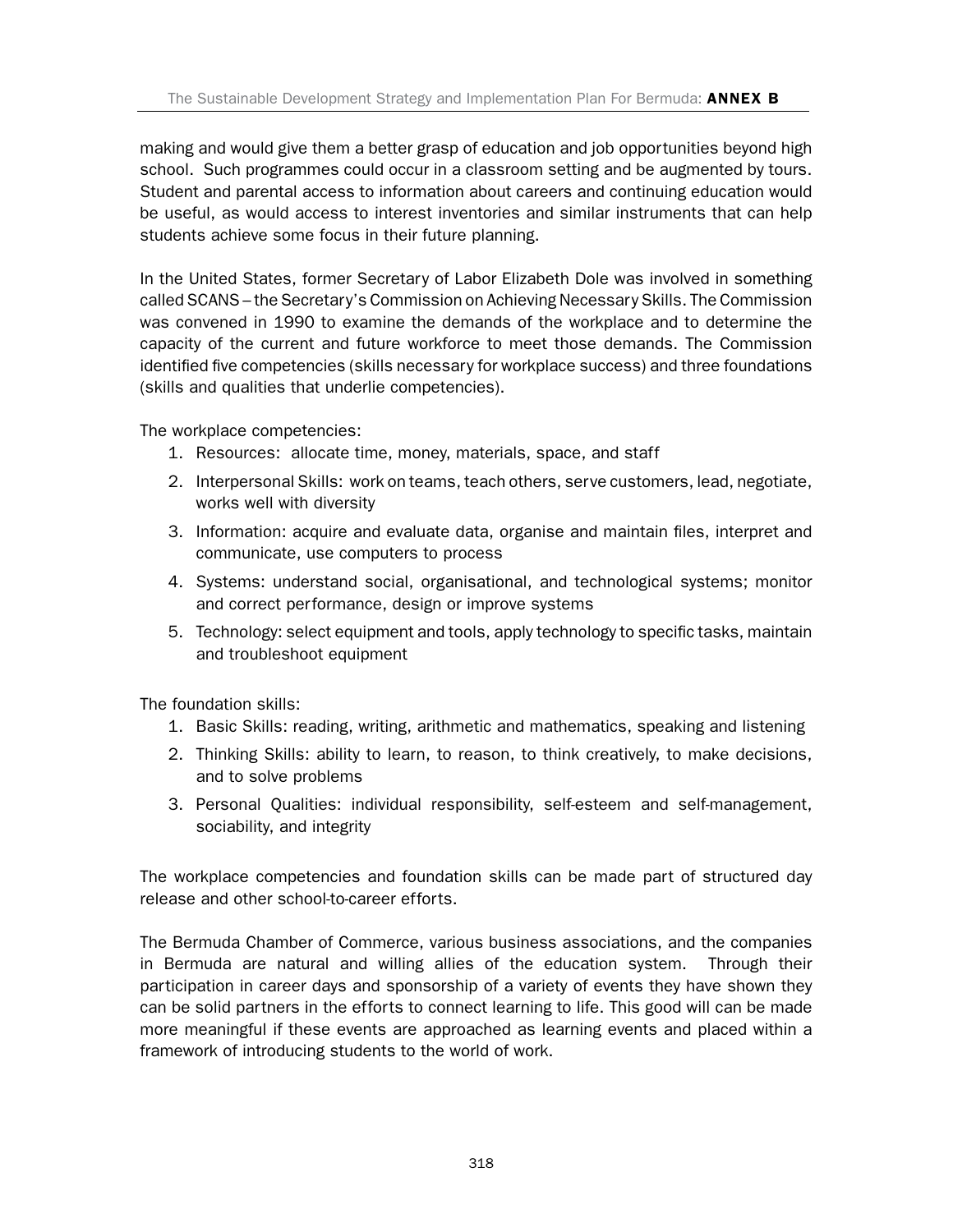One way to structure school-to-career efforts is to develop age appropriate activities throughout a child's educational experience. The foundation skills can be emphasized in the classroom setting, and the workplace competencies can be developed during the day release experiences. At the conclusion of these efforts, during the senior secondary experience, the ACT Work Keys system might be considered. Students scoring at the upper levels of the Work Keys tests are generally considered able to meet the demands of 85% of all catalogued occupations. When augmented by materials from such companies as KeyTrain and WIN Career Solutions, students can take the tests in a group setting or even on their own, either formally or informally. Test results show the student where some improvement might be needed, and then direct the student to the materials that will help bring about those improvements.

Educators and workforce system leaders would do well to view some educational models that could give them ideas of use to the Bermuda public education system. There are four model schools in Rhode Island, USA that deserve a visit: The William M. Davies Career and Technical School in Lincoln, the Metropolitan Career and Technical Center in Providence, the Cranston Construction Career Academy, and the Exeter Job Corps Academy. In each case, industry is involved, students are actively engaged in learning, teachers help students understand and make the connection between what they are learning and what they will do upon graduation, and the outcomes are excellent. While it would be unusual to see an entire model be fully suitable and adaptable to another nation, it is the case that some of these models have been replicated both elsewhere within the United States and in other countries.

Public higher education on the island is limited to the Bermuda College, which is a two-year degree granting institution. The course offerings tend to attract a predominantly female student body. Recalling the excerpt from the June 2004 *Employment Briefs* cited in "The Numbers" section earlier in this report, "Examples of positions that await suitably qualified Bermudians include qualified accountant, physician, senior secondary school teacher, underwriter, pharmacist and architect." None of those occupations are available to people whose highest formal education attainment is an Associate's Degree. Bermuda College is beginning the process of reaching out to the business community to determine needs, and the short-term certificate programmes may well meet some employer needs. This activity is necessary but not sufficient.

If the determination is made that the critical mass does not exist on the island to support a four year degree-granting institution, a positive activity that could be performed by the Bermuda College is arranging articulation agreements with the island's high schools, and with four year degree-granting academic and technical institutions off the island. In this way, high school students would understand which courses they would need to take to ultimately become the accountants, physicians, teachers, underwriters, pharmacists, and architects of the future; would be able to take introductory courses for those professions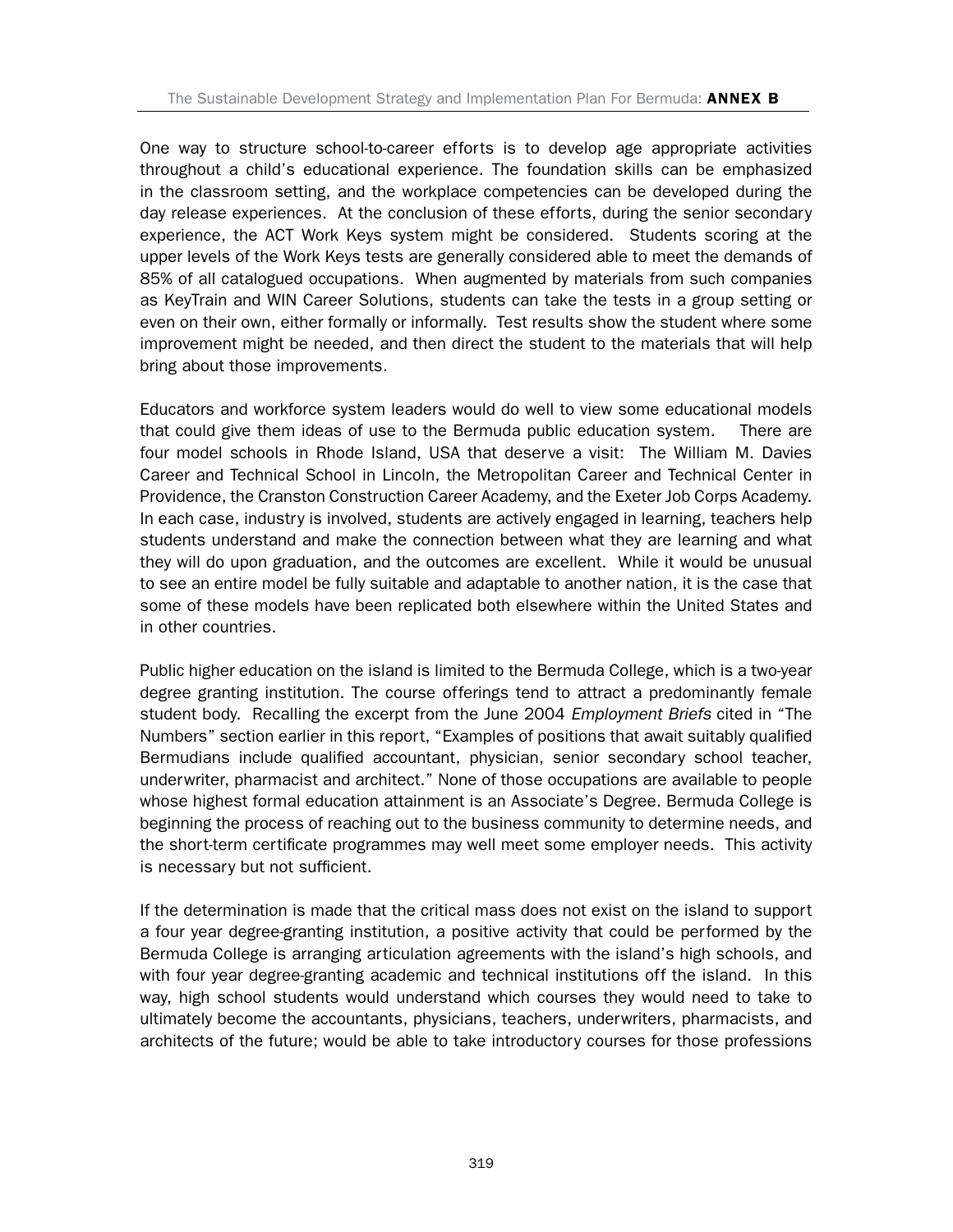at the Bermuda College; and would then be able to transfer to a four year degree-granting institution outside of Bermuda to continue their studies in preparation for those occupations. The articulation agreements would be designed to assure Bermuda College graduates that the credits they earned at Bermuda College would be recognised and accepted by the four year degree-granting institution. Perhaps there could also be advanced courses offered at high schools that could be accepted for credit by Bermuda College, if those courses are foundational for some of these occupations; there could even be times when it would be desirable to offer such advanced courses to high school students at the Bermuda College, to give students a sense of what it means to be on a college campus and in an atmosphere of advanced learning.

#### B. Employment Transition Services and Work Preparation

The public education system can be a solid contributor in preparing youth for the world of work through a myriad of interventions, including structured school to career opportunities, a strong mentoring programme, and candid educational and vocational assessments. While these opportunities may exist in some fashion and to some degree in Bermuda, there is a vital need to assist Bermudian youth in bridging the gap between secondary school and a full, rewarding participation in the workforce. This rings especially true for those young men and women who choose not to continue their education beyond high school. As stated in Dr. Harrington's research, "63% of the Bermudian working age population reported that they had no more than a secondary qualification".<sup>7</sup> Given this statistic, it becomes critical to provide structured employment transition services dedicated to work preparation.

Our recommendation to address this challenge is to create a one-stop career centre system for Bermuda. This model for workforce activity has been highly successful in the United States and the US Department of Labor proudly states "America's One-Stop Career Center System is an exciting innovation that connects employment, education and training services into a coherent network of resources at the local, state and national level for its' customers…job seekers and employers." Mr. Palumbo served as the State lead in building Rhode Island's one-stop career centre system entitled netWORKri – *Where People and Jobs Connect.* He brought together local and state partners with disparate views regarding education, training and economic development and through consensus developed a statewide employment and training delivery system. We believe that this model, properly modified to address the specific needs of Bermuda, will be an organising vehicle to provide integrated service delivery for job seekers and employers.

Simply stated, a one-stop career centre attempts to place as many work preparation activities and as much labour market information as possible in one convenient location to connect job seekers to education, training and employment opportunities. The intent is to bring together in a coordinated fashion those stakeholders who provide these services

<sup>7</sup>Northeastern University Center for Labor Market Studies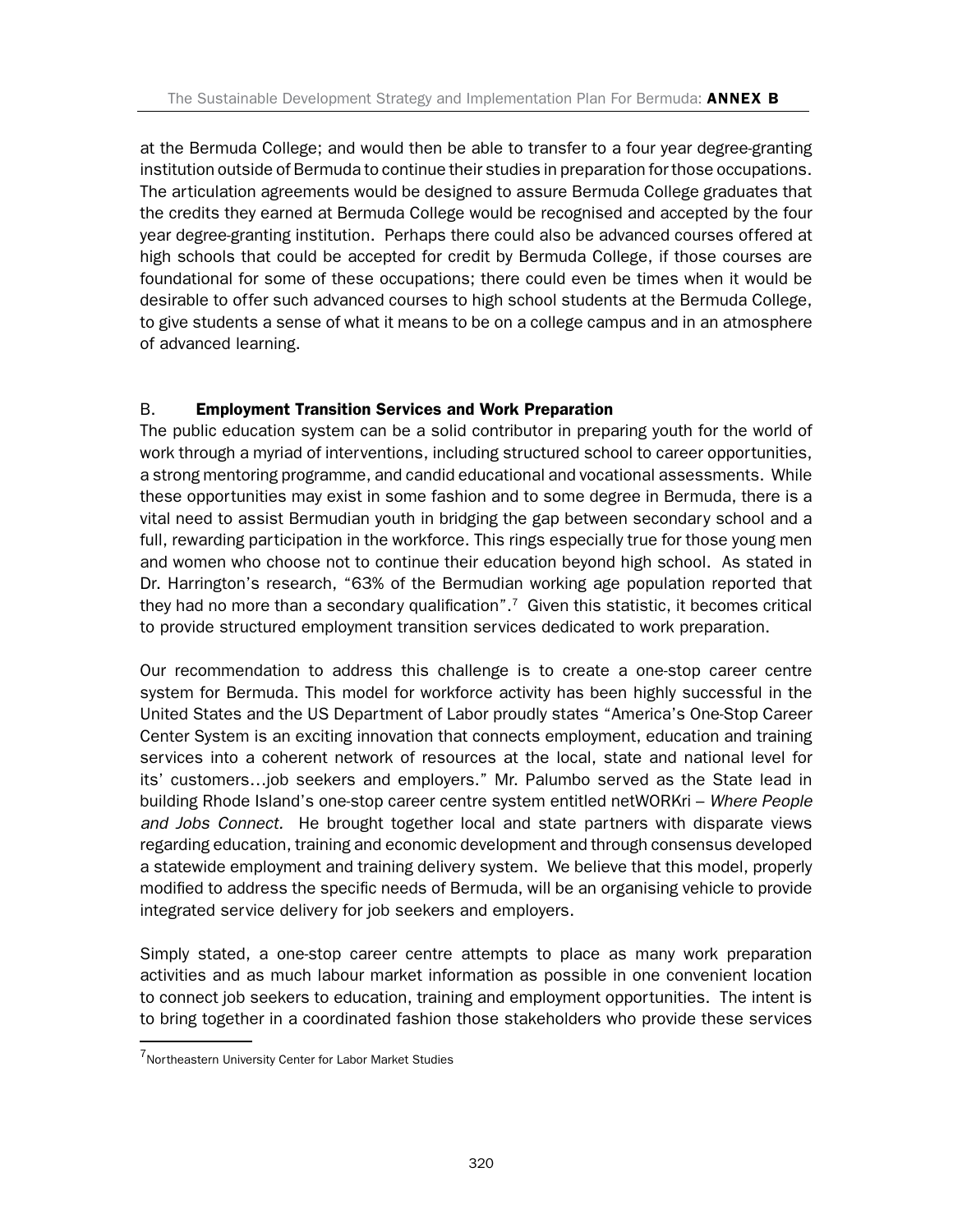and to supplement these services when gaps are identified.

A listing of potential services offered through a one-stop career centre at no cost to the customer (job seeker and employer) could include:

*Services for job seekers:*

- A resource area with computers which access the internet and host software packages like Microsoft Word; a potential Bermudian job bank; fax machines; copy machines; and telephones for job search activities
- Current information about the Bermudian job market
- Current information about accredited four year degree-granting institutions
- Resource material on resume writing, job interviewing skills and other job seeking activities
- Information on quality education and training programmes
- Initial screening for training opportunities
- Career testing and assessment (Work Keys utilisation)
- Job preparation workshops (e.g., life skills, interviewing techniques, understanding customer service, team building, human rights)
- Career counselling
- Vocational planning
- Networking groups for peer support
- Basic computer classes
- Job referral and placement
- Trained staff to assist customers
- An electronic job matching system

*Services for employers:*

- Recruitment assistance and pre-screening of qualified applicants
- Labour market information
- Job and industry growth trends and forecasts
- Compliance information (e.g., immigration regulations, human rights)
- Information on worker upgrading assistance (to be addressed later in this report)
- Job fairs
- Downsizing assistance

Although some pieces of a one-stop career centre system exist in Bermuda, these pieces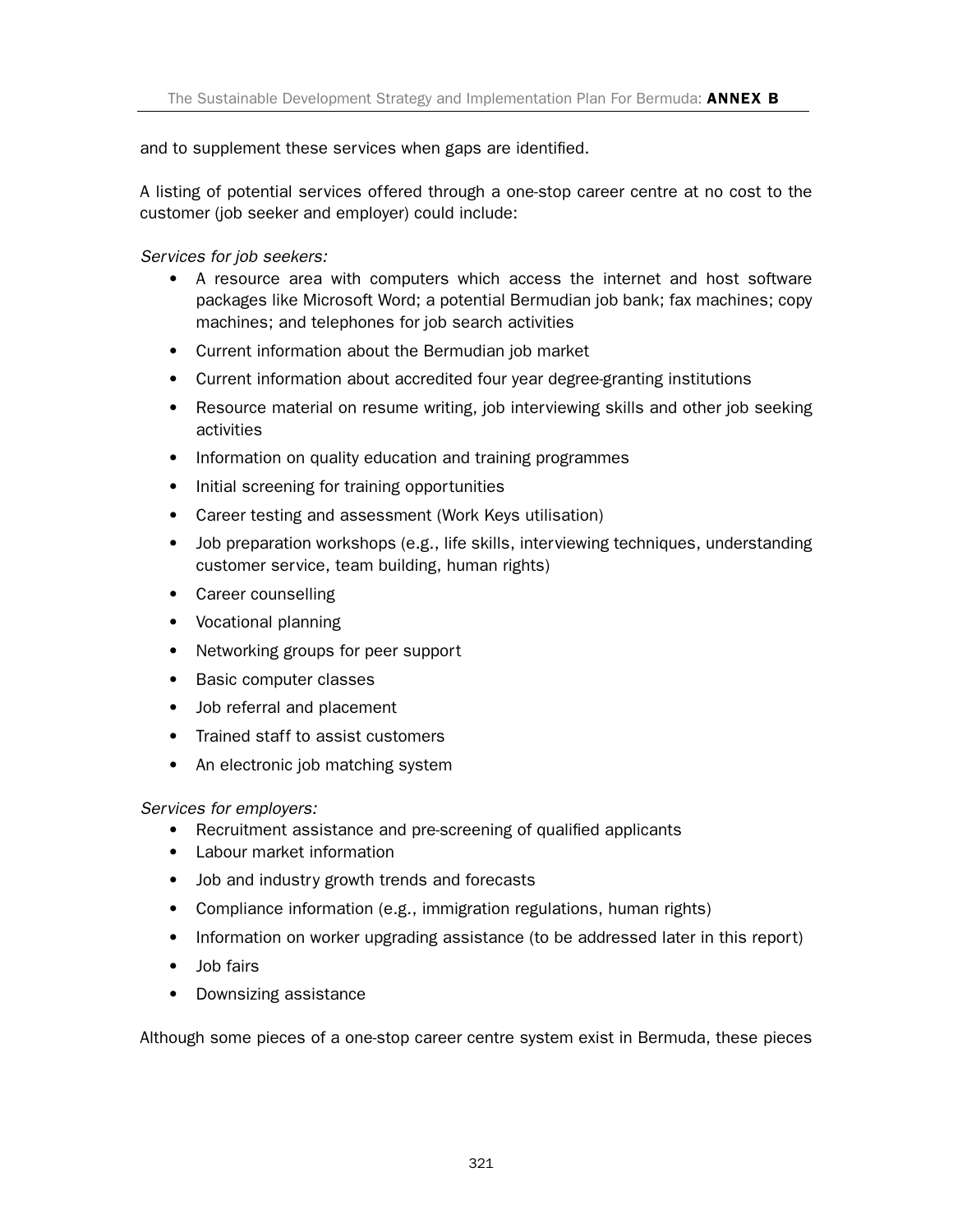are scattered throughout the community, not catalogued, and not coordinated. The pieces currently available in Bermuda are necessary but not sufficient; attention should be given to developing the elements currently unavailable. A telling example of this condition is the lack of a structured job bank in which employers can list employment opportunities for Bermudians to access. Consequently, if an electronic job bank existed, then a job matching system for Bermudians could be implemented.

A one-stop career centre system is not limited to just secondary school graduates. The centres are built for anyone who needs guidance and preparation for work. Bermudians who are looking for their first job, a new job, or a better job would all be welcome to visit a centre and utilise whatever services are appropriate for them. Middle school and secondary school students would find helpful career guidance activities and information. Working and non-working adults could access education and training opportunities. Early high school leavers would find the one-stop system especially invaluable as they may need these services more than any other group. As we further address the needs of early school leavers, there is a very successful training and education model entitled Job Corps which will be introduced in greater detail in the next section. The services exemplified by the Job Corps could be of tremendous benefit to these young people.

Now is the right time to create a system which equips Bermudians with all the necessary skills and knowledge to succeed in the workplace. Under the leadership of the National Training Board, and as part of the Sustainable Development Initiative, a Bermudian onestop career centre system can grow and develop. Committed stakeholders (NTB, Training and Employment Services, CURE, Bermuda College, the employer community, and others) can be brought together to build a system wherein their resources and expertise are vital to success. Along with changes in the public education system, this transition model will enhance the economic future of all Bermudians.

#### Education and Workforce Preparation Models

For Bermudians without a high school diploma, and without a certified skill, the hope of earning a living must be daunting indeed. The best remedy is to structure secondary and senior secondary schools in a way that meets the needs and preferences of students. Such a structure should equip those young people to confidently enter the world of employment or to continue their academic or technical training so that they may take their rightful place in Bermuda's economy. Students emerging from such a structure would be sought after by Bermuda's employers.

A number of Bermudians are familiar with the New England region generally, and with the State of Rhode Island particularly, in the Northeastern section of the United States, due to a variety of education and training connections. In the State of Rhode Island there are a number of educational innovations that could offer insights for Bermudian education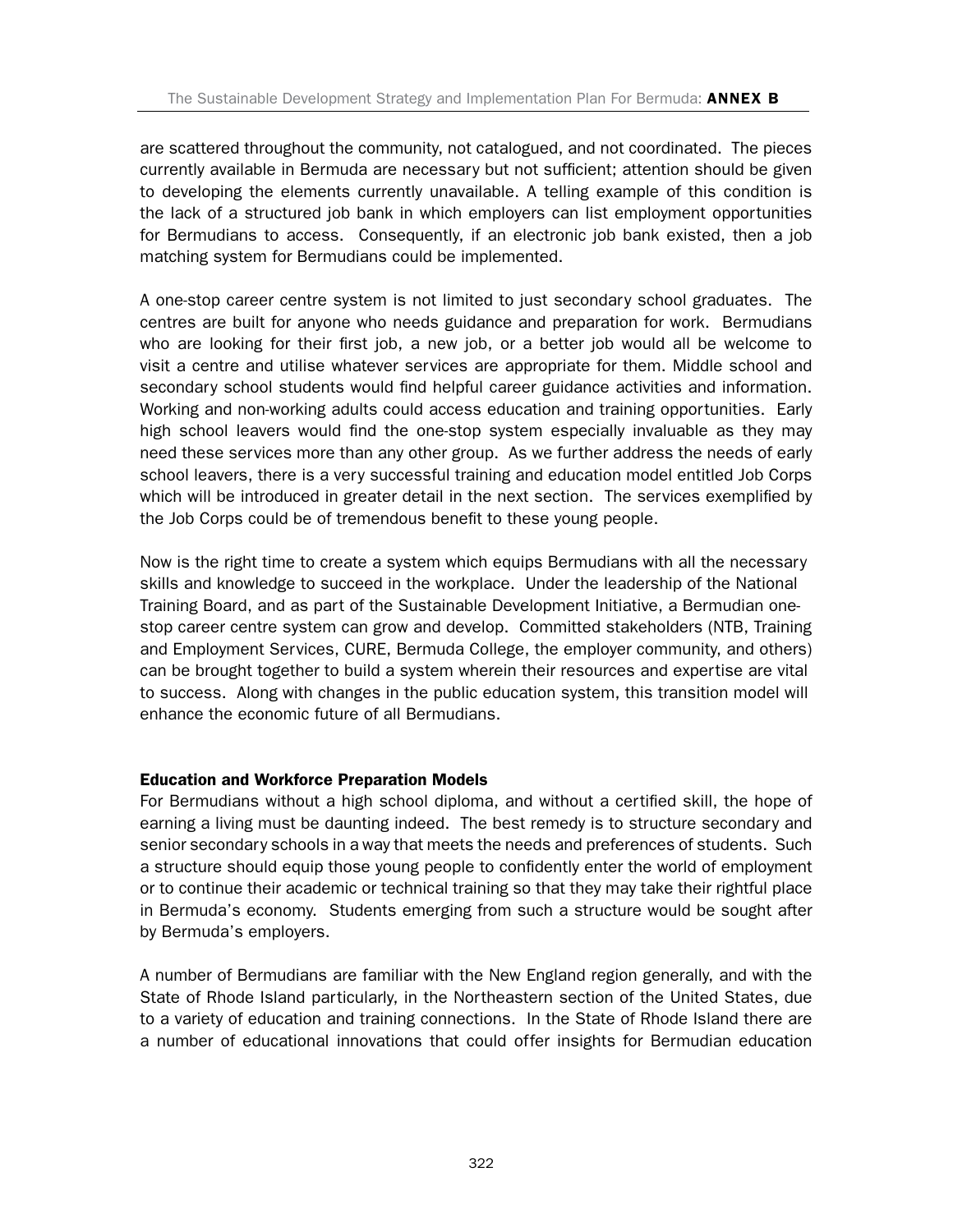officials. We will highlight three secondary level innovative schools and one academy designed for young adults who may not have obtained a high school diploma as a result of attendance at a more traditional secondary school.

#### William M. Davies, Jr. Career and Technical High School

In the late 1980s, Dr. Arnold was asked to be part of a team to review secondary vocational education offerings in Rhode Island. Working with business volunteers from the state's Workforce 2000 Council and the state's Board of Regents for Elementary and Secondary Education, and with workforce and education staff support, this team agreed to look at the one vocational school in Rhode Island that was owned by the state.

They looked at what was then called the Davies Vocational-Technical School, located in the Town of Lincoln in the northern part of the state. It was an 800 seat facility with 300 vacancies. Student outcomes were not overly flattering and the business community, while sympathetic, was not truly a partner at the school. As a result of the review, Dr. Arnold worked with the volunteers and officials to draft legislation to begin to effect changes at Davies. He coauthored legislation to address such issues as business leadership, advance funding, and student expectations.

Now, with well over a decade of results under the new format, the Davies Career and Technical High School is a success story. Not only are there 800 students enrolled, there is a waiting list of over 150 students who wish to attend. Davies students have increasingly distinguished themselves in national competitions, and emerge with multiple job opportunities and advanced education opportunities. Their literature proclaims their essence: "Educating a Technical Workforce for Rhode Island." Their overview –"The Davies Model"– provides this description:

"Davies students master transferable technical skills and competencies from industrystandard curricula, and participate in 4 years of challenging academics. On-site businesssponsored training centres offer students access to the most current technology and equipment in the industry. Business/industry-based learning opportunities – job shadows, paid and unpaid internships – extend the technical curriculum by allowing students to apply classroom theory and develop new skill sets. In this way, Davies provides a growing pool of technical employees for Rhode Island's industry growth clusters." 8

Davies officials cite as the elements of the Davies Model the following items:

- Business-led, autonomous Board of Trustees
- Strong, visionary leadership, a strategic operating plan, and site-based management team

<sup>8</sup> Davies Career and Technical School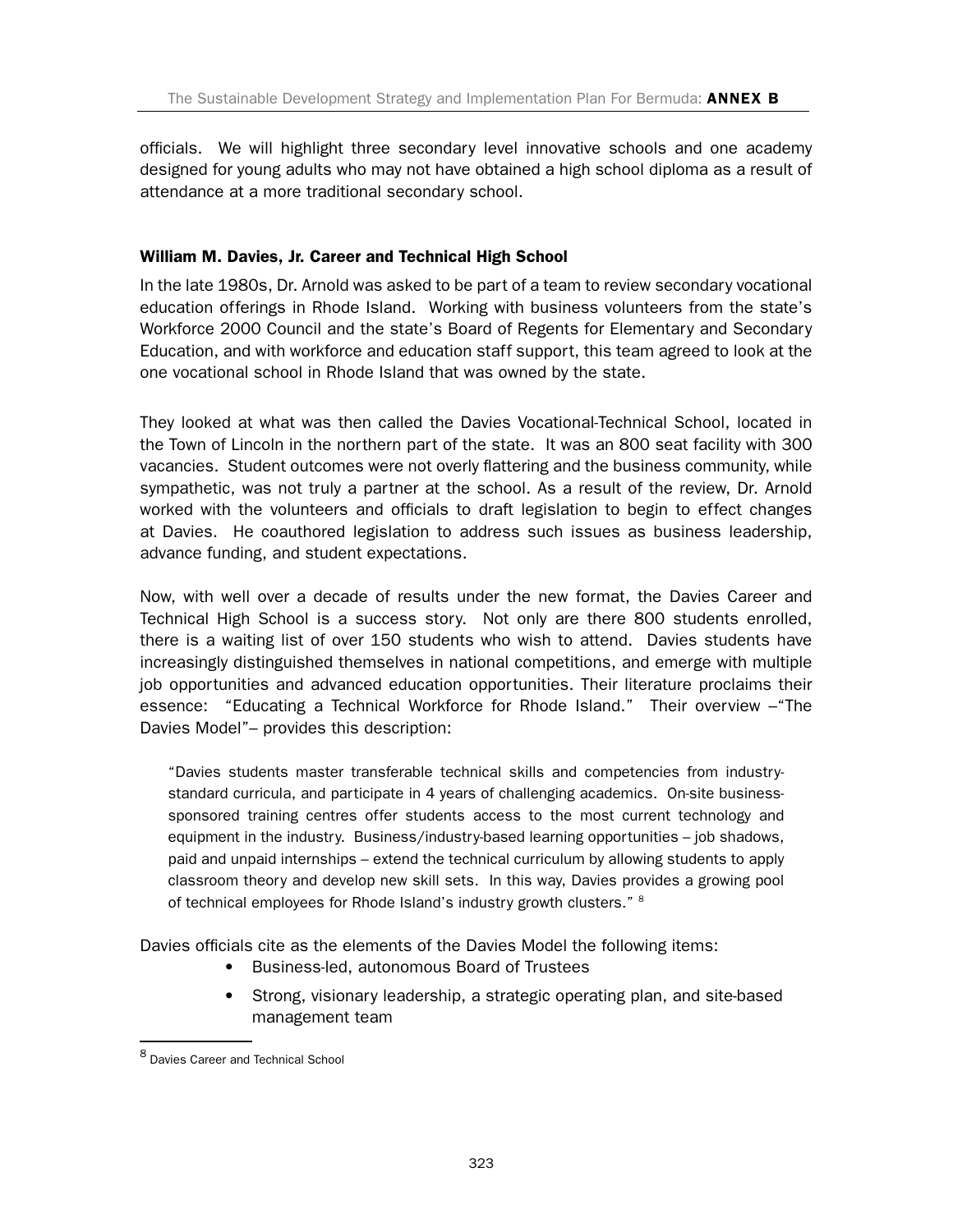- Strategic business/community partnerships
- Committed teachers
- High standards
- Admissions policy
- Professional development opportunities
- Industry-standard programmes
- Comprehensive support services
- Technology-rich learning environment
- Employability or SCANS skills

A report issued in October 2001 includes these excerpts:

"The school atmosphere is welcoming, and the faculty, staff, and school administrators cultivate a safe and secure learning environment."

"... the strength of the faculty lies in the way it embraces and takes ownership of its culturally diverse student body."

"The students are well behaved, respectful of each other and the school staff. They recognise and appreciate how hard the faculty, support staff, and administrators work on their behalf. Students are proud of their school and are focused on their future." <sup>9</sup>

The people at the William M. Davies, Jr. Career & Technical High School look forward to receiving a delegation from Bermuda, and imparting their experiences.

#### Metropolitan Regional Career and Technical Center

Business, workforce and education leaders were pleased with the results of the transformation of the Davies Career and Technical High School, and worked together again to support an innovative approach to high school education that was proposed by a nonprofit educational entity called The Big Picture Company.

Dr. Arnold, as Executive Director of the state's Human Resource Investment Council, was pleased to host the Big Picture leaders as they presented their thoughts to the Human Resource Investment Council, and pleased that the Council chose to champion this innovative approach and provide substantial early funding for the effort. The Metropolitan Regional Career and Technical Center was quickly dubbed "The Met."

<sup>9</sup> (from The SALT Visit Team Report, Rhode Island Department of Elementary and Secondary Education, 19 October 2001 Final Report)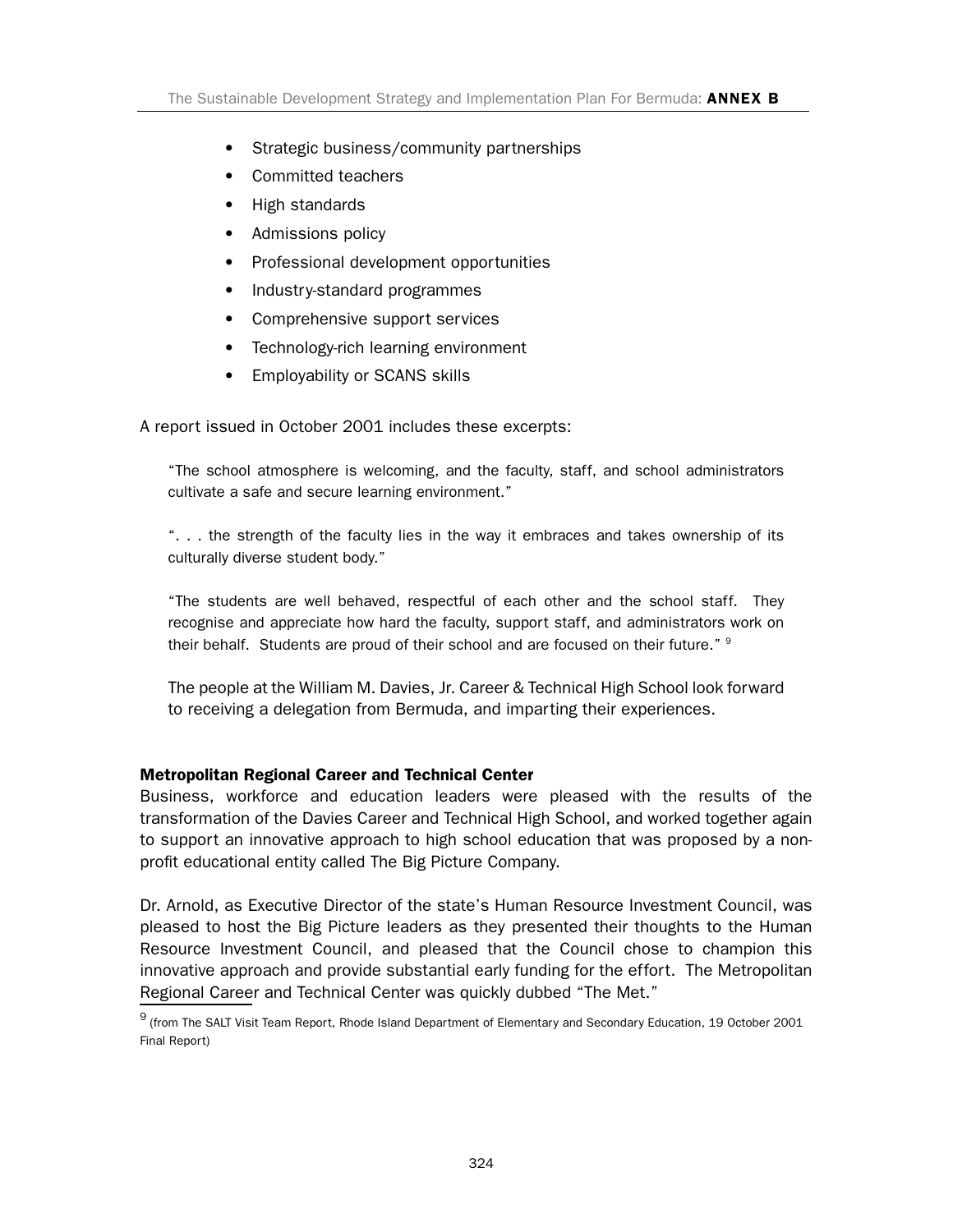The Met is located in the capital city of Providence. State Education Commissioner Peter McWalters has been quoted as saying that "The Met puts into action everything that we know works for kids."

From the school's literature comes this description:

"The Metropolitan Regional Career and Technical Center (The Met) began in September 1996 as a bold new school, with a student-teacher ratio of 15:1, high standards, and strong family engagement. By 2005 The Met will house 110 students at each of its six small schools throughout Providence. In addition to its learning centres, The Met now has a state-of-the-art athletic facility, a performance centre, a culinary kitchen, a technology centre, and a school-based health centre."

"At The Met, each student works with an advisor, a parent or guardian, and a workplace mentor to design a personalized curriculum based on the student's interests. Students work at internships in community businesses and organisations two days each week, learning academic skills through real-world problem solving."

"The Met aims to empower students to take charge of their learning, gaining the skills and knowledge necessary to achieve success beyond high school, and to become life-long learners."

"The Met has seen nearly every graduate accepted to college, since the first class graduated in 2000. Collectively, our graduates have earned over a million dollars in scholarships and financial aid. In 2002, we began a longitudinal study of our graduates and created an alumni office to support them as they pursue higher education and other career paths."  $10$ 

The elements of the Davies Model were listed earlier. The Met talks about its philosophy, and then lists its guiding principles: "A good school is small and personalised; has passionate, hard-working teachers; is led by strong leaders; engages a diverse community; and provides real-world learning experiences."<sup>11</sup>

Their guiding principles:

- Small schools
- Personalised education, one student at a time
- Family engagement, one family at a time
- Real world learning
- Authentic assessment

 $^{10}\!$  The Metropolitan Regional Career and Technical Center

<sup>11</sup> The Metropolitan Regional Career and Technical Center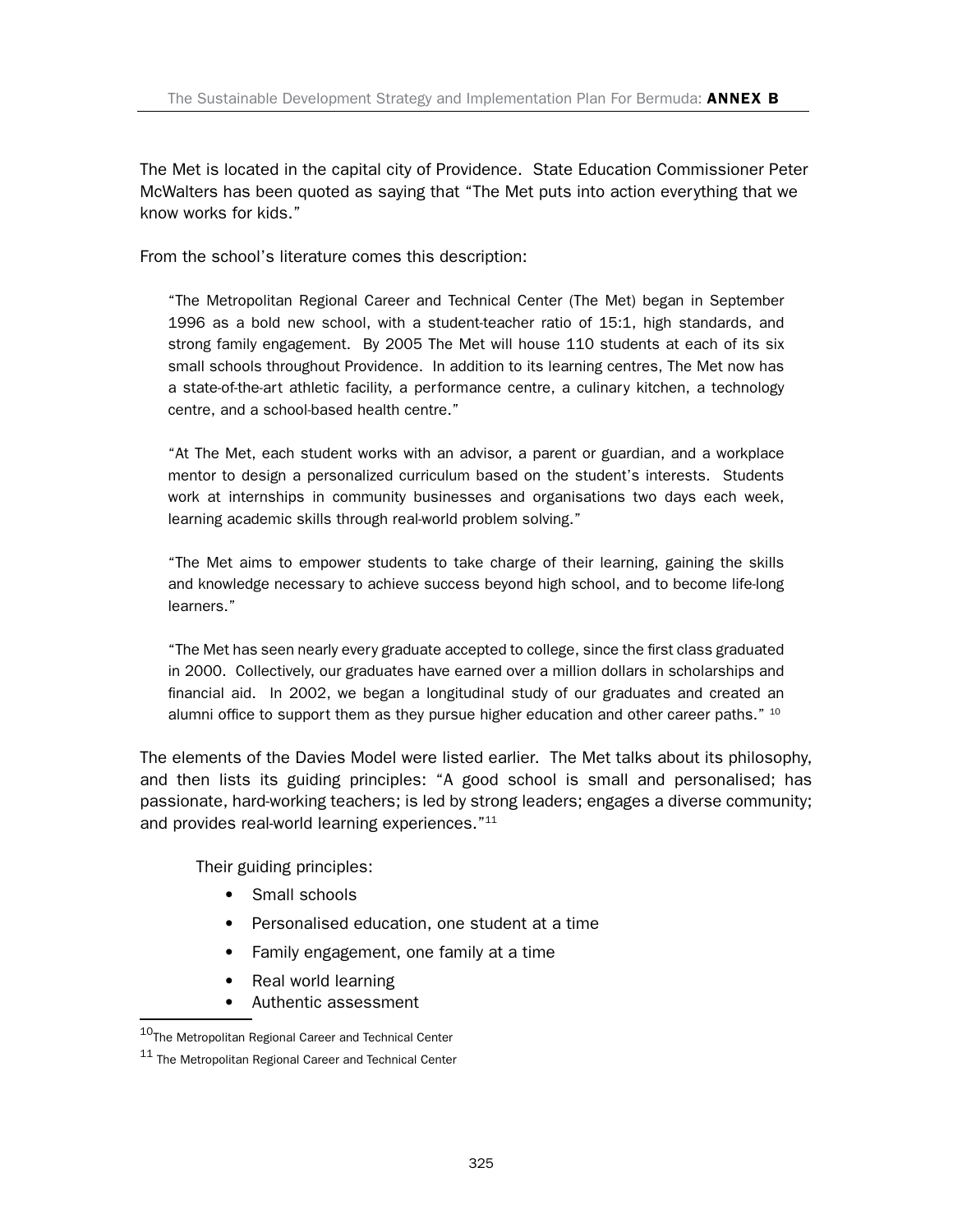- Building a community, one student at a time
- Education is everyone's business
- Culture for change

The Met model has been replicated in several areas in the United States, has been adopted in other English-speaking countries, and may well have ideas that could be attractive for Bermuda. The Met leadership would welcome a delegation from Bermuda.

#### Cranston Construction Career Academy

As is the case with Bermuda, construction skills are in great demand in the State of Rhode Island. The Cranston Construction Career Academy is a manifestation of the desire to properly introduce and prepare young people for career opportunities in the construction trades.

The New England Region of the Laborers' International Union of North America worked with the Cranston Public School System in Rhode Island to develop a Charter School that would "provide students in grades 9–12 with a solid academic foundation in an authentic learning environment in order to prepare students interested in exploring career options in the construction trades and environmental sciences and to become ethical, productive, responsible citizens of the global society."  $12$  As part of their programme, the students have an academic curriculum, a construction technology curriculum, and a career awareness/ world of work curriculum. The students have an opportunity to gain hours in an approved apprenticeship programme, and as graduates they are fully prepared to enter the workforce as Construction Craft Labourer Apprentices. Because of the academic component, the students are also prepared to continue their education beyond high school if they choose not to enter the workforce immediately upon graduation from the Cranston Construction Career Academy.

This is a relatively new effort, modelled after a successful effort established by the New England Laborers and the Medford School District in Medford, Massachusetts USA. It may be helpful for Bermudian officials to visit this school to get a sense of how such efforts get started. The officials at the Cranston Construction Career Academy would welcome such a visit.

#### Exeter Job Corps Academy

Established in 1964, Job Corps is the United States' oldest and largest federally funded job training and education programme for economically disadvantaged youth ages 16 through 24. Since its inception, Job Corps has trained and educated more than 2 million young people and serves more than 65,000 young adults each year, enabling them to attain

<sup>12</sup> from the Cranston Construction Career Academy Mission Statement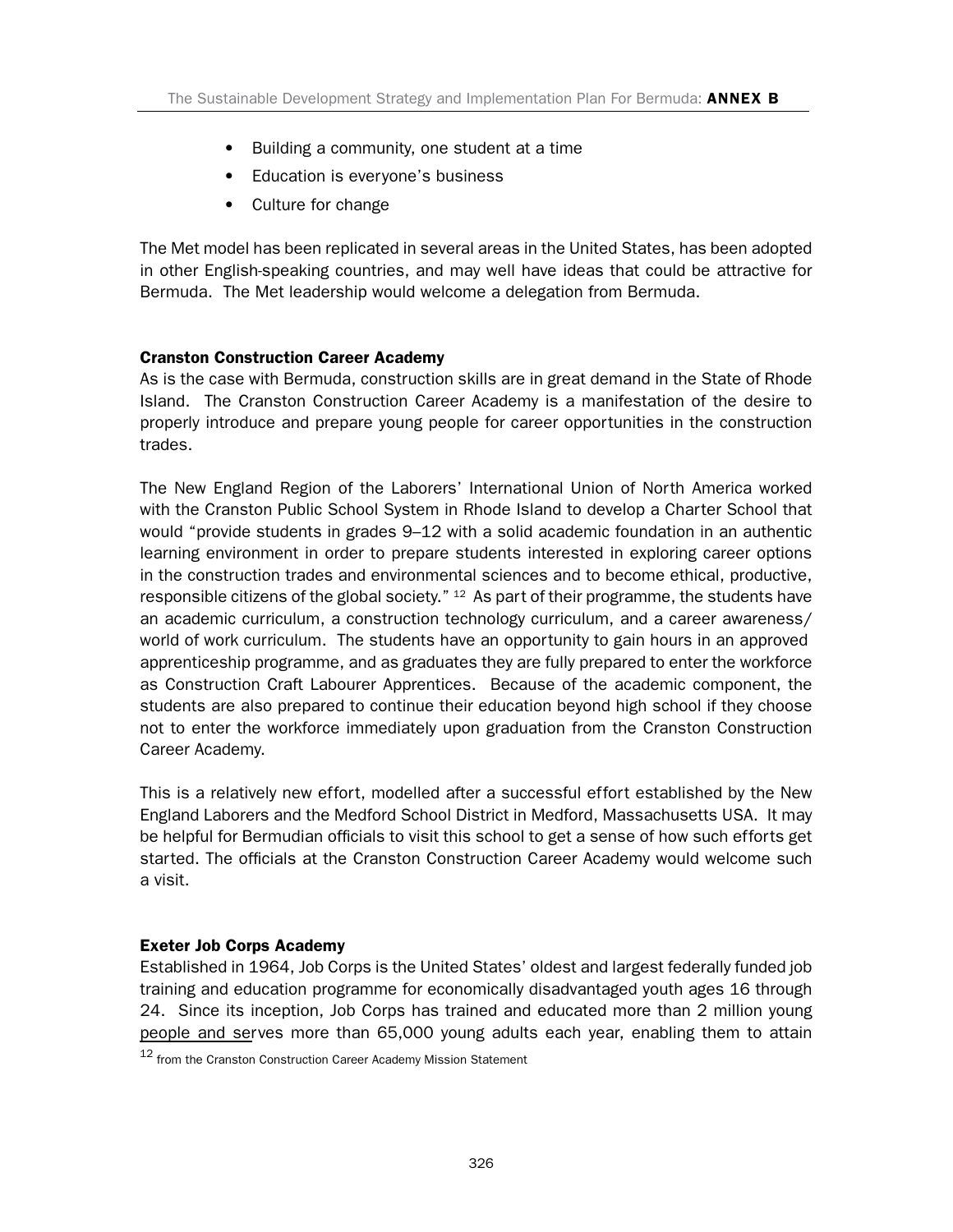educational advancement and long-term earning potential.

Job Corps offers students the opportunity to learn a trade, earn a high school diploma or GED, and receive assistance finding a job once they complete the programme. Since it is a self-paced programme and lengths of stay vary, students may remain enrolled for up to two years. Students are exposed to diverse situations and experiences, learn what to expect in the workplace, and gain important social skills that are essential to success. While enrolled in Job Corps, students receive housing, meals, basic medical care, and biweekly living allowances. Job Corps provides a structured yet nurturing environment while maintaining a strict zero tolerance policy for drugs and violence. he result: more than 90 per cent of Job Corps graduates get jobs, enlist in the military, or pursue a college degree.

As of the year 2000, there were approximately 115 Job Corps centres located in 46 states, the District of Columbia, and Puerto Rico. Unfortunately, Rhode Island was one of only four states which had no centre. Dr. Arnold was commissioned by then Governor Lincoln C. Almond to take the lead in developing a plan which would bring a Job Corps centre to Rhode Island. Dr. Arnold, working with staff from Rhode Island's Congressional delegation, staff from appropriate State offices, and Exeter local town officials, presented a detailed proposal to the United States Department of Labor. This plan was subsequently approved; construction on the site began; and, on 9 November 2004 the Exeter Job Corps Academy conducted its grand opening ceremony.

The Exeter Job Corps Academy is located approximately 20 miles from Providence in the town of Exeter, RI. Four buildings house administrative offices, educational and vocational classrooms, a dormitory, a dining hall and recreation facilities. Set in a rural environment, many young people from urban areas reside at the centre and are given the opportunity to learn and grow without pressure from troubled environments at home. Camaraderie among students soon develops and the concept of teamwork takes root. Students are assessed academically and then provided with the necessary resources to raise their literacy and numeracy levels appropriate for success in their chosen occupation.

The Exeter Job Corps Academy offers six vocational areas to approximately 200 students each year: Business Technology, Construction Technology, Culinary Arts, Health Technology, Information Technology, and Manufacturing Technology. Students follow a curriculum which takes them through classroom, hands-on training, internships, and ultimately jobs with career ladders. Counsellors guide students in helping them make good decisions, teaching them the value of commitment, and preparing them for the world of work.

The business community is very involved in the centre by providing internship opportunities to students and also by helping design various vocational curricula. Business support is also evident as it provides membership to the Exeter Job Corps Academy Industry Council.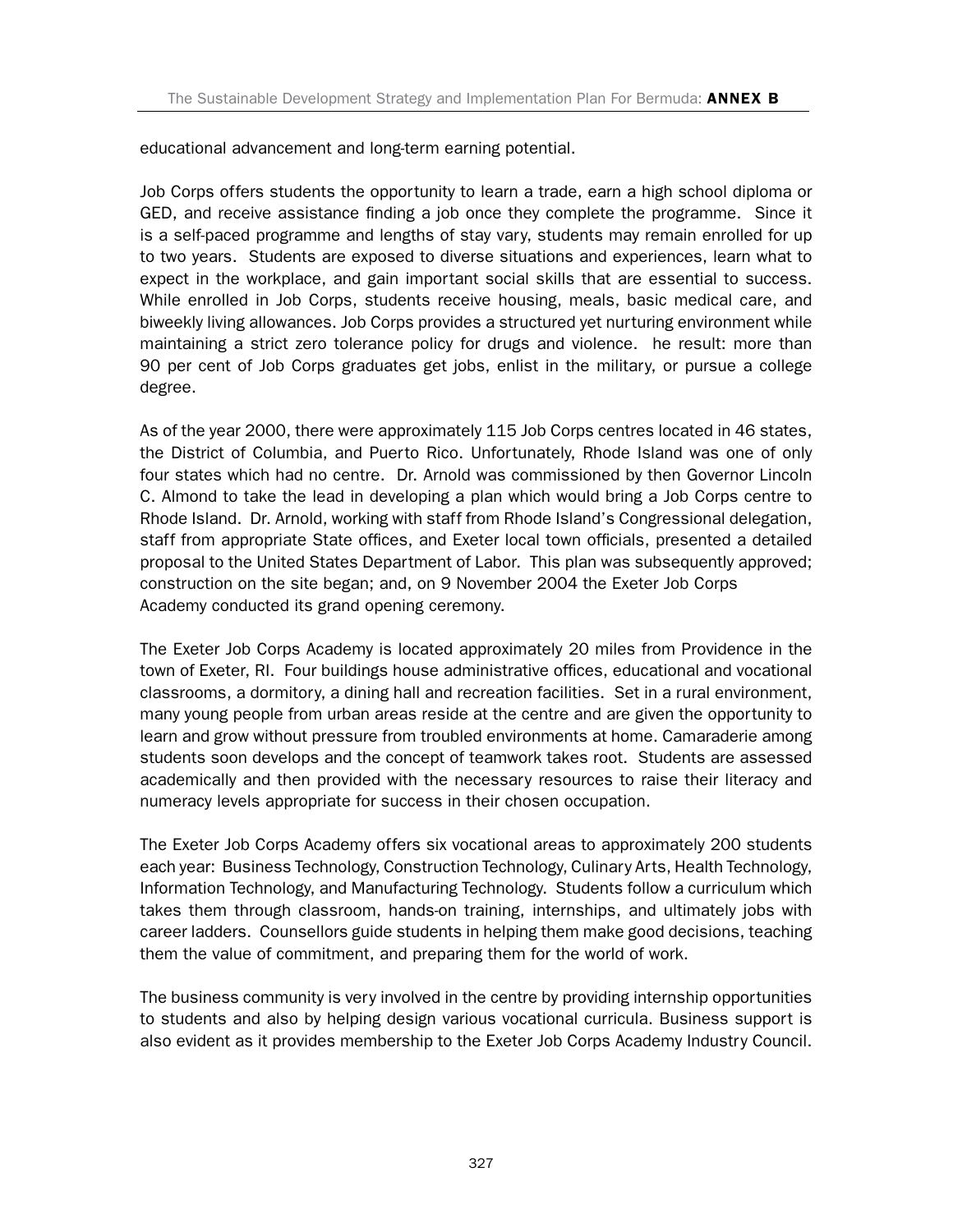This Council, whose membership includes Mr. Palumbo, was established to provide advice, guidance and encouragement to the Academy and to its students.

A Job Corps centre contains many elements which could be beneficial to those young Bermudians who have lost their way and have become unproductive in Bermudian society. The Exeter Job Corps Academy in Exeter, Rhode Island would welcome a delegation from Bermuda to visit its facility and learn more about its programmes and message.

#### C. Training

Education is at the heart of any long-term workforce development strategy. Workforce preparation and transition services are proven bridging strategies to move people from the classroom to the workforce. Training strategies which are industry-responsive and industry-driven are key to shorter-term strategies that are important to the well-being of those already in the workforce.

Training strategies can touch those who are out of the educational system but not yet employed, those who need additional education to obtain suitable employment, and those who are already employed but who could do better with the advantage of additional and job-specific training. Training strategies can also support elements of the workforce development system with the goal of reaching as many people as possible, and providing as many opportunities as possible.

With the passage of the National Training Board Act 1997, which was subsequently updated with the National Training Board Amendment Act 2002, Bermuda took a giant step forward in workforce development. Building on the solid ground of apprenticeship training, the Act positioned the National Training Board to be the core agency in workforce development.

Two functions of the Board as authorised by Section 4 of the 1997 Act bear highlighting:

- "(a) to take such measures as it considers necessary for ensuring an adequate supply of trained manpower in occupations in all branches of economic activity in Bermuda;"
- "(b) to take such measures as it considers necessary for improving the quality and efficiency of training for apprentices and trainees." 13

The work of the National Training Board since the passage of the 1997 Act has been exceptional. It is time now to build on that strong foundation. In cooperation with other agencies and other stakeholders, and as part of the Sustainable Development Strategy, the National Training Board can lead the way to a brighter economic future for Bermudians.

The existing group of activities serves the Board well and can be expanded. To the existing

<sup>13</sup> National Training Board Act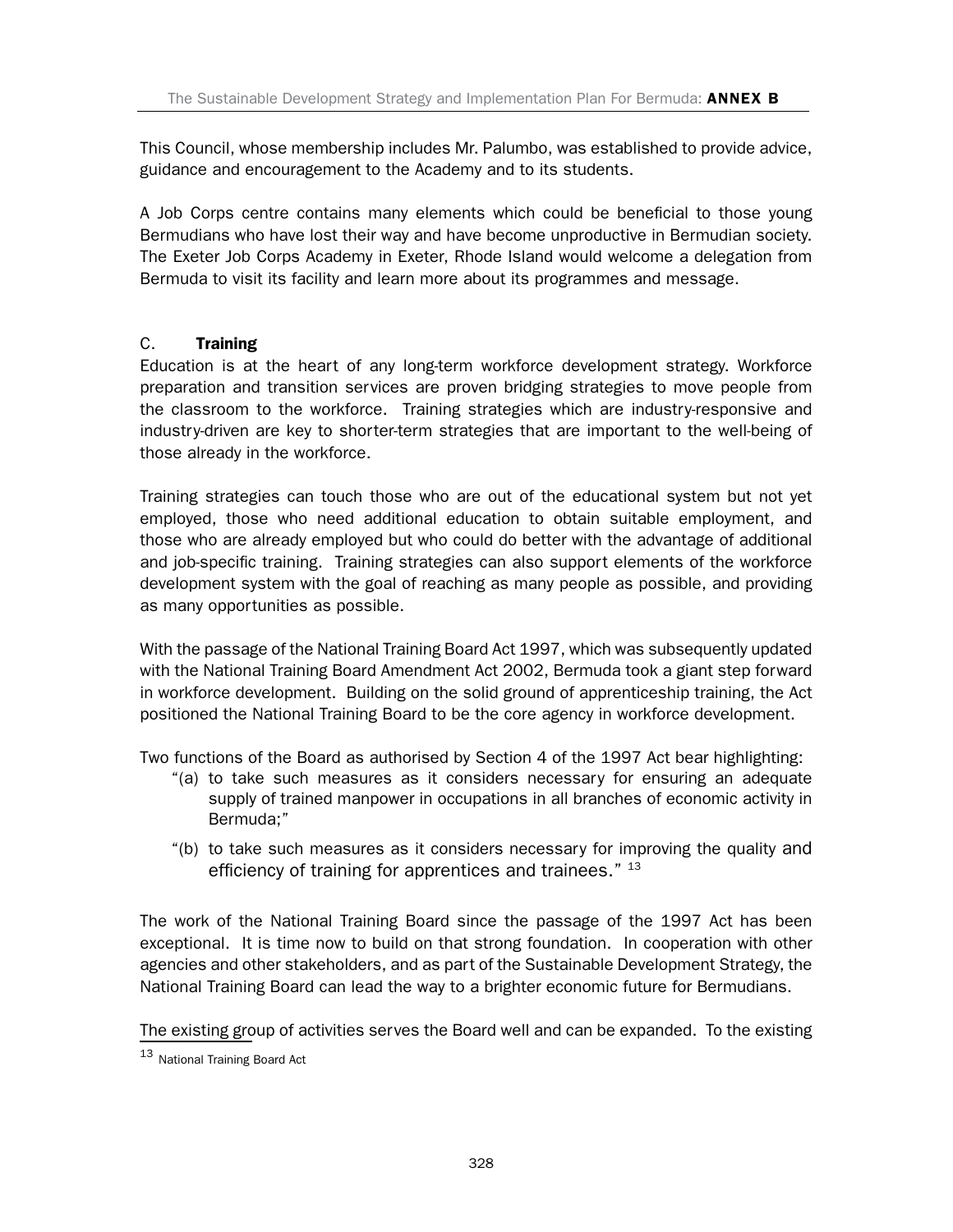activities sponsored by the National Training Board and others The Arnold Group, LLC encourages an approach that can reach Bermudian employees individually, in groups within a single employer, and in numbers from small to large that may be spread across several employers within an industry cluster.

For those who are out of the educational system but not yet employed, an electronic job matching system, a one-stop career centre system, and counselling from Training and Employment Services personnel should be helpful.

For those who need additional education to obtain suitable employment, a comprehensive assessment system - perhaps available at the one-stop career centre system - and interaction with the National Training Board and the Bermuda College could be helpful.

For those who are already employed but who could do better with the advantage of additional and job-specific training, the National Training Board can encourage employers to participate in a proposed array of training grants.

Section 4(1)(f) states, as a function of the Board, "to take such measures as it considers necessary to promote, encourage and assist employers in providing on-the-job training for employees."  $14$  To assist Bermudians in obtaining entry-level positions, and to provide an incentive to employers to hire Bermudians, we recommend an entry-level on-the-job training programme that would offer subsidies to employers who provide bonafide training to new entrants. The employer would be required to prepare a training plan summarizing the skills to be imparted, and potential opportunities for upward mobility. Reimbursement to the employers would be pegged to a percentage of the salary paid to the individual during the training period, with the length of approvable training tied to the skill level of the position. Invoices for reimbursement would be processed after the new employee has been on the job for a specified period, with those parameters to be determined by the Board.

For individuals or very small numbers of employees, Upgrade Grants can be fashioned to enable employers to invest in their employees, for the sake of improving productivity and individual capacities. The grants can be performance-based, with costs paid to the company on a reimbursement basis at the conclusion of the training. The training could be classroom-style, use an on-the-job training approach, or combine those two forms of training. The Board should set an upper limit, for example \$10,000, for such grant awards, and should consider requiring an employer match (either cash or in-kind).

For whole companies, or whole sections within companies, Competitiveness Improvement Grants can help companies stay current with best practices and keep them competitive in this regional and global economy. Companies would submit training proposals in response to a public invitation, and would specify the need for the training, the elements of the

<sup>14</sup> National Training Board Act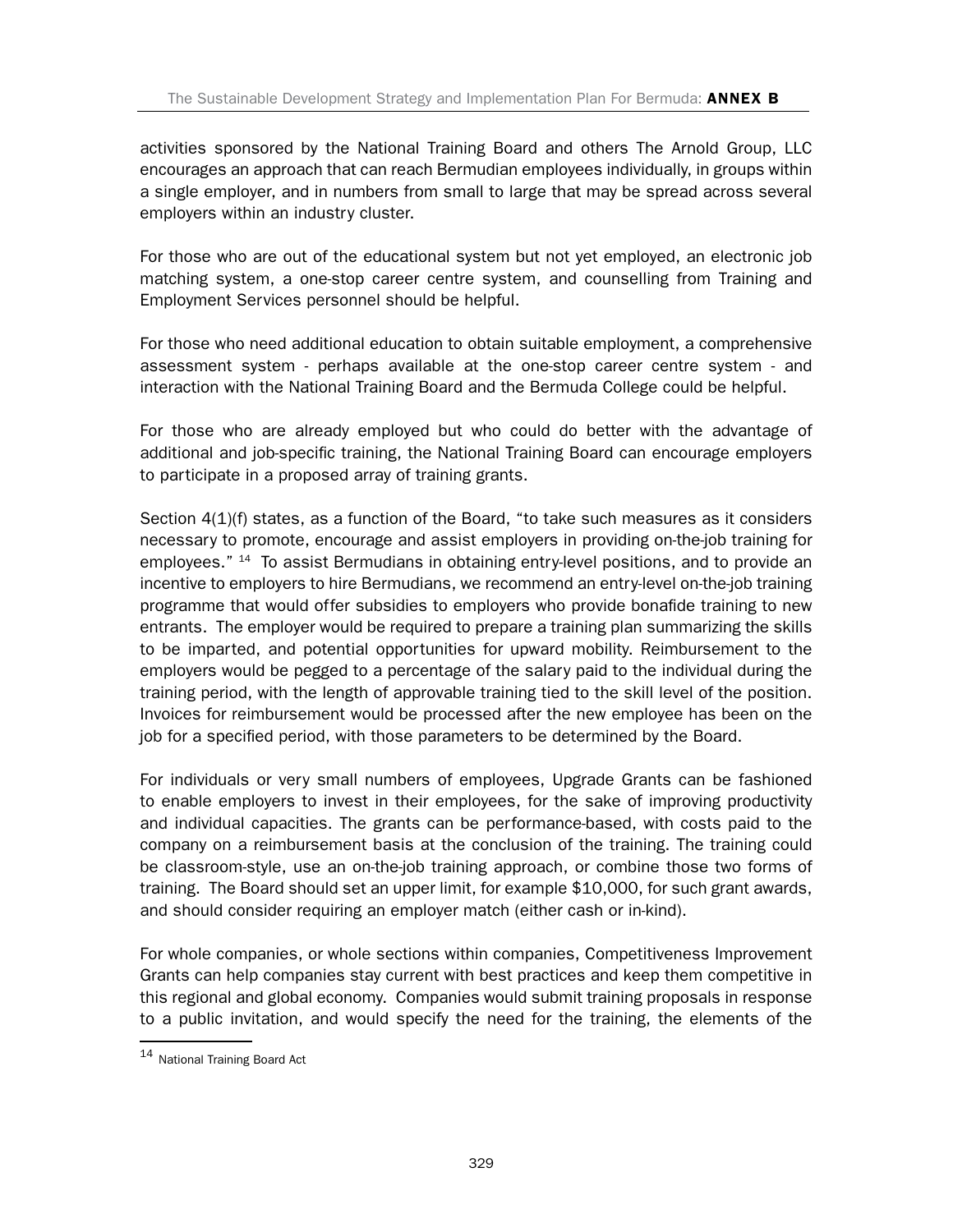training, and the expected outcomes, along with a proposed budget. The Board could consider restricting the publicly funded portion of the budget to benefiting Bermudians, and could require a statement from the proposing company that shows how the company will ensure inclusiveness for training opportunities. A maximum award amount perhaps in the area of \$35,000 per company would be reasonable, and a company match – cash or in-kind – would be appropriate.

For employers with similar training needs, either because they are in the same type of industry or employ personnel with similar skill needs, Cluster Grants can make sense. With an upper award limit of between \$50,000-\$60,000 per proposal, to be matched collectively by the group of companies either on a cash or in-kind (or combination) basis, such an approach can take advantage of economies of scale and can enjoy the support of an industry association, if one exists that is pertinent to the proposing companies. For Cluster Grants, the proposing group can designate a lead company from within that group to attend to administrative matters relating to the grant, or an industry association can perform those functions for the group of companies, and receive compensation from the grant award for those purposes or let their time and expenses related to performing such administrative functions be counted toward the required match.

Concerning the Committee structure, the 1997 Act provides, in part, that "The Board may, with the prior written approval of the Minister ... appoint such other additional committees as the Board considers appropriate for the purpose of assisting the Board in the performance of any of its functions."  $15$ 

Because of the grant activities just proposed, the Board may need to consider the establishment of a Grant Proposals Review Committee; this could be accomplished by drawing from the Occupation Advisory Committee, or by establishing a separate committee. Given the demand for certified skills, the Board should consider expanding the role of the Standards and Test Committee to become Standards, Tests, and Certifications. Recognising the key role that public education can play long-term in the economic wellbeing of Bermudians, the Board is also encouraged to consider establishing an Education Innovations Committee. Committee work can be time-demanding, especially for volunteers who are taking time from their livelihood to assist with this public service. The Board is encouraged to consider drawing from the broader community to help fill committee positions.

As for training support efforts, the Board should consider earmarking funds that could enhance community-based training efforts as well as providing support to significant industry associations. Community-based organisations and industry associations can also be helpful in making individuals and companies aware of grant support opportunities.

One aspect of training that warrants attention relates to public service. The June 2004

 $15$ National Training Board Act, 1997, Section 5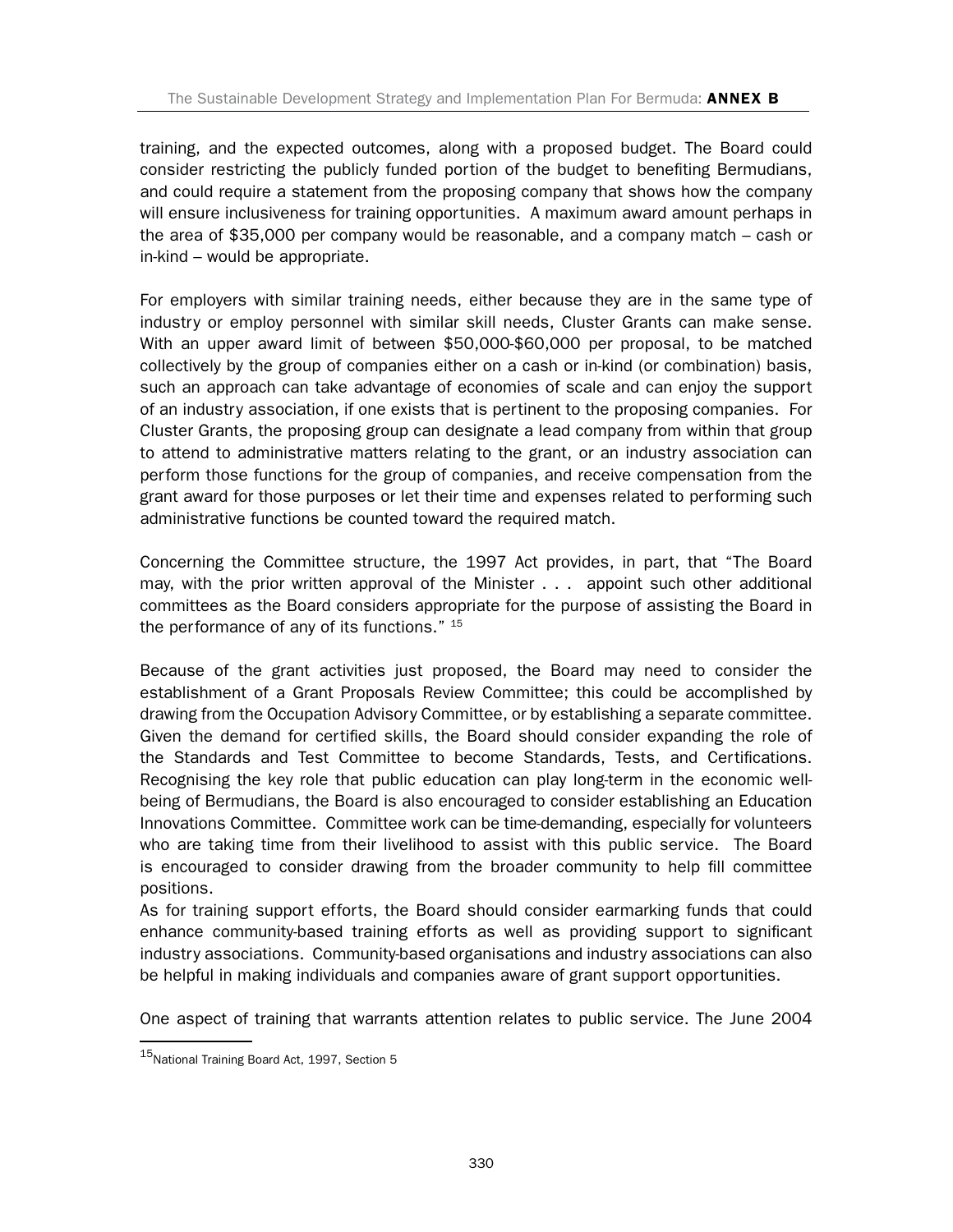Employment Briefs point out that approximately 11% of Bermuda's working population are employed in the public administration sector. The National Training Board has done some commendable work in supporting sponsored training in a number of Government departments. Yet, in speaking to a number of public officials, there appears to be a need for additional training, government-wide succession planning, and overall public employee career development.

When Dr. Arnold and Mr. Palumbo conducted interviews on their June 2005 visit to Bermuda, a number of senior public officers stressed the need for succession planning, shared some of their thoughts on this subject, and in some cases have taken some steps to begin such a process. We applaud these efforts and any other programmes which benefit the Bermudian Government and its employees.

Dialogue should be encouraged concerning entry-level training, on-going training, and general staff development in Government departments. Some consideration should also be given to the establishment of a Bermuda Public Administration Institute to further education and promote improvements in the art and science of public administration as practiced in Bermuda.

#### D. Industry/Commerce

A reiteration of the strengths of this sector, as presented earlier in this report, is helpful:

- Plentiful employment opportunities
- Willingness by private industry to engage in all aspects of the Bermudian community
- Industry/Education collaboratives, such as BTEC
- Some internal training, such as the Insurance Institute
- Summer jobs programme in the banking industry

Bermuda is known for its hospitable climate, and in many cases for its hospitable business climate as well. Within this favorable climate, the private sector provides opportunities and creates wealth. Many businesses have shown themselves to be good corporate citizens as well. The hope is that public-private collaboration will continue, and that new avenues will be explored.

One avenue to explore is an effort to create or depict career ladders for the major industries. Once developed, career ladders can be made known to students, teachers, and counsellors in the education system. That can provide the basis for academic and vocational guidance so that students are properly prepared for industries and occupations of their choosing, and the employers of Bermuda can have an impact in that preparation in structured and creative ways. Job shadowing, day release programmes, internships for students, externships for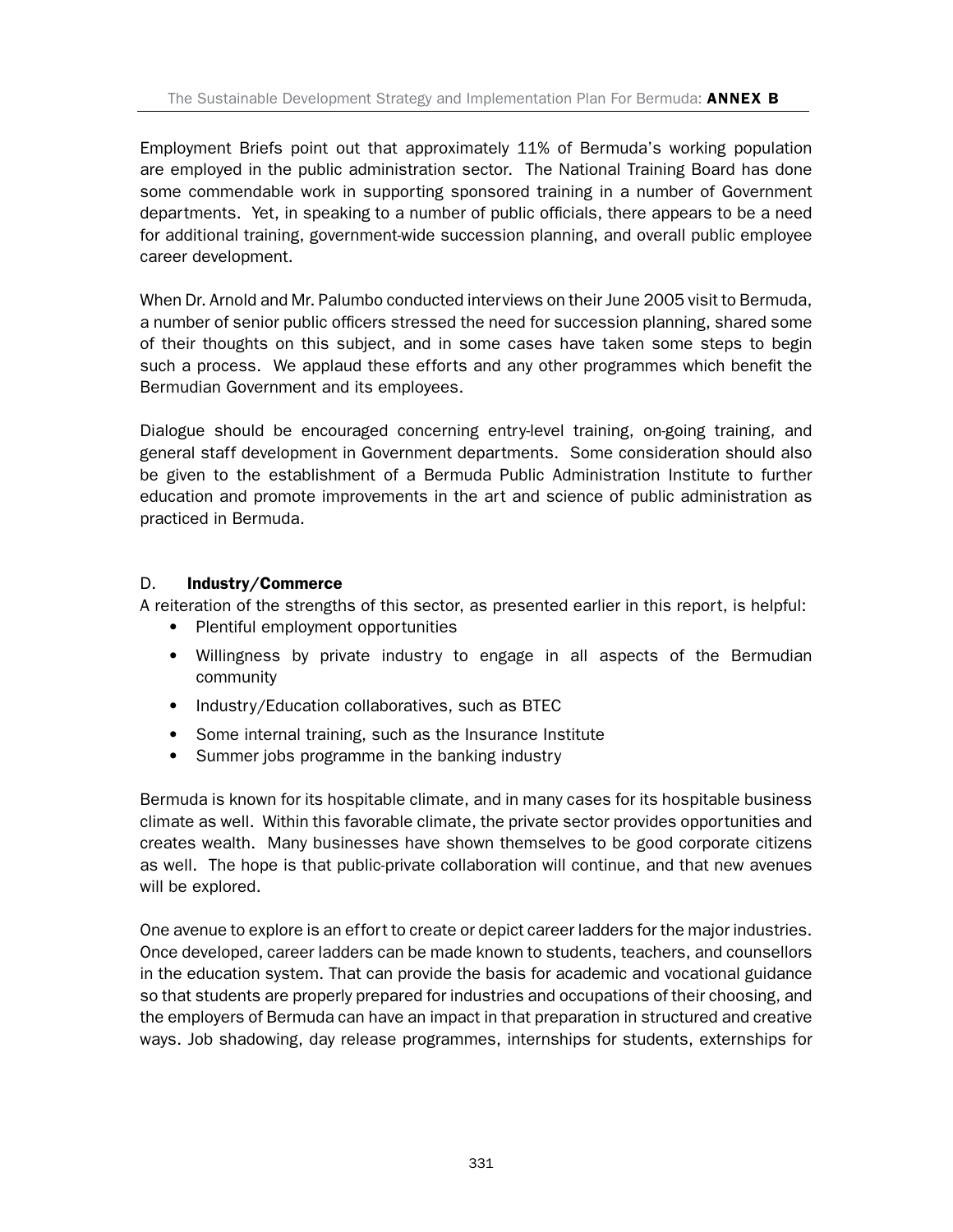teachers, and scholarships can be organised around industry clusters and occupational groupings. During the interviews conducted by The Arnold Group, LLC in June 2005 in Bermuda, the ACT Work Keys system was described to several employer representatives, who expressed interest in this concept described earlier in the Public Education portion of this section of the report. As a way of determining a student's readiness for the variety of occupations offered by an employer, this may be one way of identifying potentials and deficiencies, and better preparing the student for a specific area of endeavor.

Management development training can also be pursued around the framework provided by industry associations or clusters, as well as around occupations. Guided in part by developed career ladders information, this kind of training can assure the continued strength of companies in Bermuda with the development of a steady stream of capably trained individuals who know the island and its people.

While non-Bermudians can provide companies with qualifications and experiences not always readily available in the native-born workforce, a number of activities taken together can do much to lessen the reliance on non-Bermudians to fill the skilled positions required by employers. Reducing such cost factors as housing subsidies, overseas recruitment, and turnover may be sufficiently attractive to major employers to embrace such approaches as career ladder development and awareness; school-to-career activities; new employee guidance; continuing education support; and management development training.

While the major employers on the island may have the advantage of resources to engage in some of these recommended activities, it is the case that all 5,000 employer units in Bermuda can be part of creating opportunities for the current workforce and hope for the future workforce. The innovative grant support activities recommended for the National Training Board's consideration can touch the entire spectrum of employers - from the very large to the very small - in Bermuda.

Perhaps working in conjunction with the Small Business Development Center and the Bermuda College, in cooperation with the National Training Board and various industry associations, business leaders and retired business executives might get involved with micro-enterprise training, entrepreneurial training, and small business creation guidance. If the entrepreneurial spirit of Bermudians can be informed and developed, there is no reason for dreams not to come true. In generations past, Bermudians showed sparks of creativity that led to the establishment of fishing and farming enterprises, of rum and perfume enterprises, even of Bermuda shorts! For five centuries, Bermudians have lived with the absence of reservoirs and fresh water lakes and streams; they found creative uses for a natural substance – limestone – and created roofing systems to capture rain water.

Brainstorming and "fresh air thinking" as problem solving approaches can be taught. This kind of thinking can spur lots of interesting and potentially money-making ideas. Some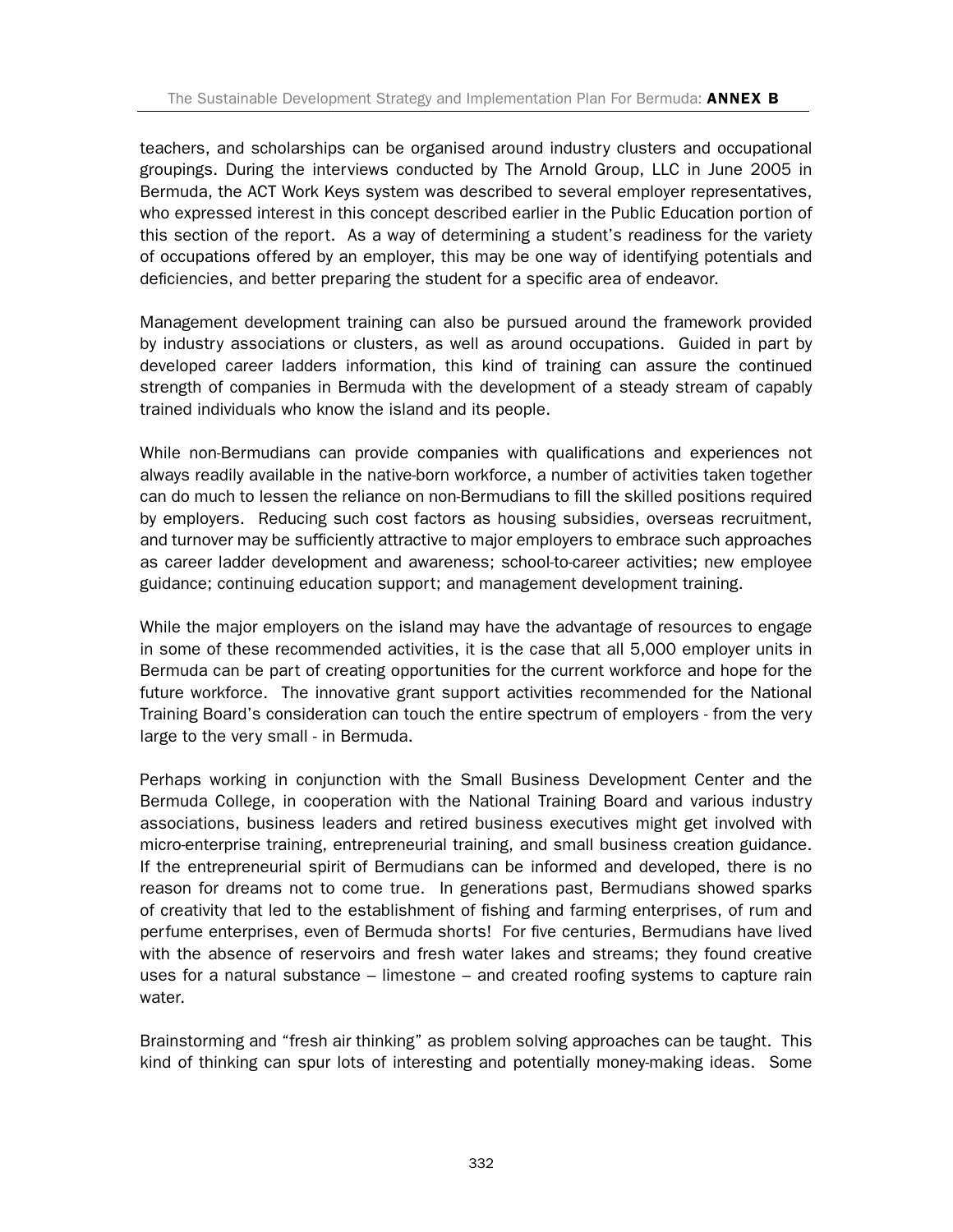#### examples:

- It is not uncommon for half of the energy consumed by a country to be used either to heat or to cool buildings. How much could be saved if the windows were chemically treated to darken somewhat during the heat of the day to reduce the interior impact of the sun's rays, similar to the action of Polarized sunglasses?
- It is unusual for Bermuda to have many days together without sun. How much energy could be produced by solar panels? How much water could be heated by solar energy?
- If Bermuda is blessed with ocean breezes, is it possible to find a non-intrusive offshore location to locate wind propellers to generate electricity? Is there potential for the ocean currents that wash Bermuda's beautiful beaches to generate power?
- The beautiful waters and natural harbors and inlets of Bermuda attract powerboats and sailboats of all sizes and descriptions. How many of those watercraft are designed in Bermuda? How many are made in Bermuda? How many are restored in Bermuda? How many are repaired or maintained by Bermudians? How many come to Bermuda as part of an organised event?
- Cruise ships account for a growing share of tourists. Could it be possible for a retiring cruise ship to permanently berth in Bermuda waters and be converted to marine condominiums?
- With development space limited, can any of the smaller islands be developed in innovative ways? Can artificial islands be created to accommodate people?
- With interest around the world in "green" technologies, can scientists and construction industry innovators be brought together for "green" symposia? Can they interact with Bermuda government officials to promote the use of "green" technologies and designs in public buildings and new construction?
- In Rhode Island there have been interesting experiments with using the undersides of docks to cultivate shellfish that, when more developed, are relocated to shellfish beds in Narragansett Bay. In Hawaii and off the island of Culebra in Puerto Rico there are high technology spar nets being used in conjunction with aquaculture. Given the demand for seafood in Bermuda, and the pressures on natural stock from offshore fishing by non-Bermudian fleets, is it possible that opportunities exist for an aquaculture industry in Bermuda?

As part of the interaction of businesses with the school children of Bermuda, perhaps there can be the encouragement of creative thinking, contests promoting creative problem solving, and awards for innovative ideas. The approach can be engaging, fun, and potentially productive.

Because of the potential for industry and occupational associations to be catalysts for some of these activities, it would be appropriate for the National Training Board to set aside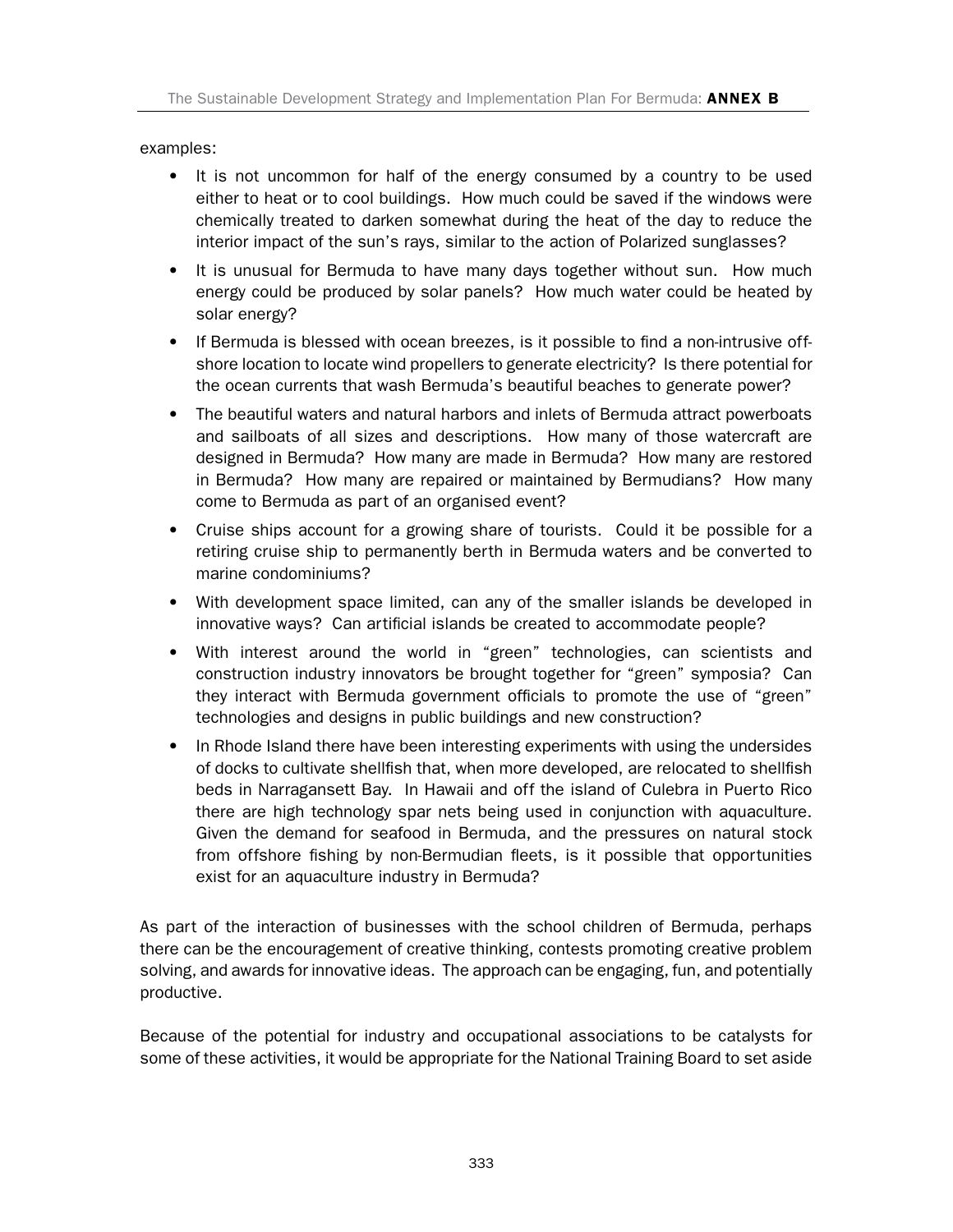funds each year to consider proposals to promote the awareness of young Bermudians in their fields of endeavor, and to develop mechanisms for their involvement and growth. Likewise, it would be appropriate for the National Training Board to invite industry and occupation associations to submit proposals for support to engage in continuous learning and management development training for Bermudian employees.

### X Cost Parameters

The cost for some recommended actions cannot yet be determined unless and until those items are approved in concept. In some cases this would also require on-site reviews by designated Bermudians. Items requiring these additional steps include the following:

- An electronic job-matching system
- One-stop career counselling centre system
- A School-to-Career system
- Education Innovations
- ACT Work Keys/KeyTrain-type testing and instruction

For training strategies as outlined above in Section IX of this report, we recommend the following new components for the National Training Board:

- \$300,000 for entry-level on-the-job training (e.g., average of \$4,000 reimbursement to companies per employee; would support subsidies for 75 new employees)
- \$450,000 for upgrade grants (e.g., average of \$6,000 reimbursement to companies per employee; would support subsidies for 75 incumbent employees)
- \$250,000 for competitiveness improvement Grants (e.g., average award of \$25,000 per company for 10 companies; number of employees impacted determined through the proposal process)
- \$250,000 for cluster grants (e.g., average award of \$50,000 per cluster, for a total of five clusters; number of employees impacted determined through the proposal process)
- \$150,000 for community-based training and industry association support (with the number of Bermudians impacted determined through the proposal process)
- \$100,000 for education innovations committee and standards/tests/certifications committee support (to facilitate exploration of recommended models, and selection of those most appropriate for Bermuda)

The total of the recommended new components for the National Training Board is \$1,500,000. While it is not possible to know precisely how many Bermudians would enjoy training support without first seeing proposals from companies, it would not be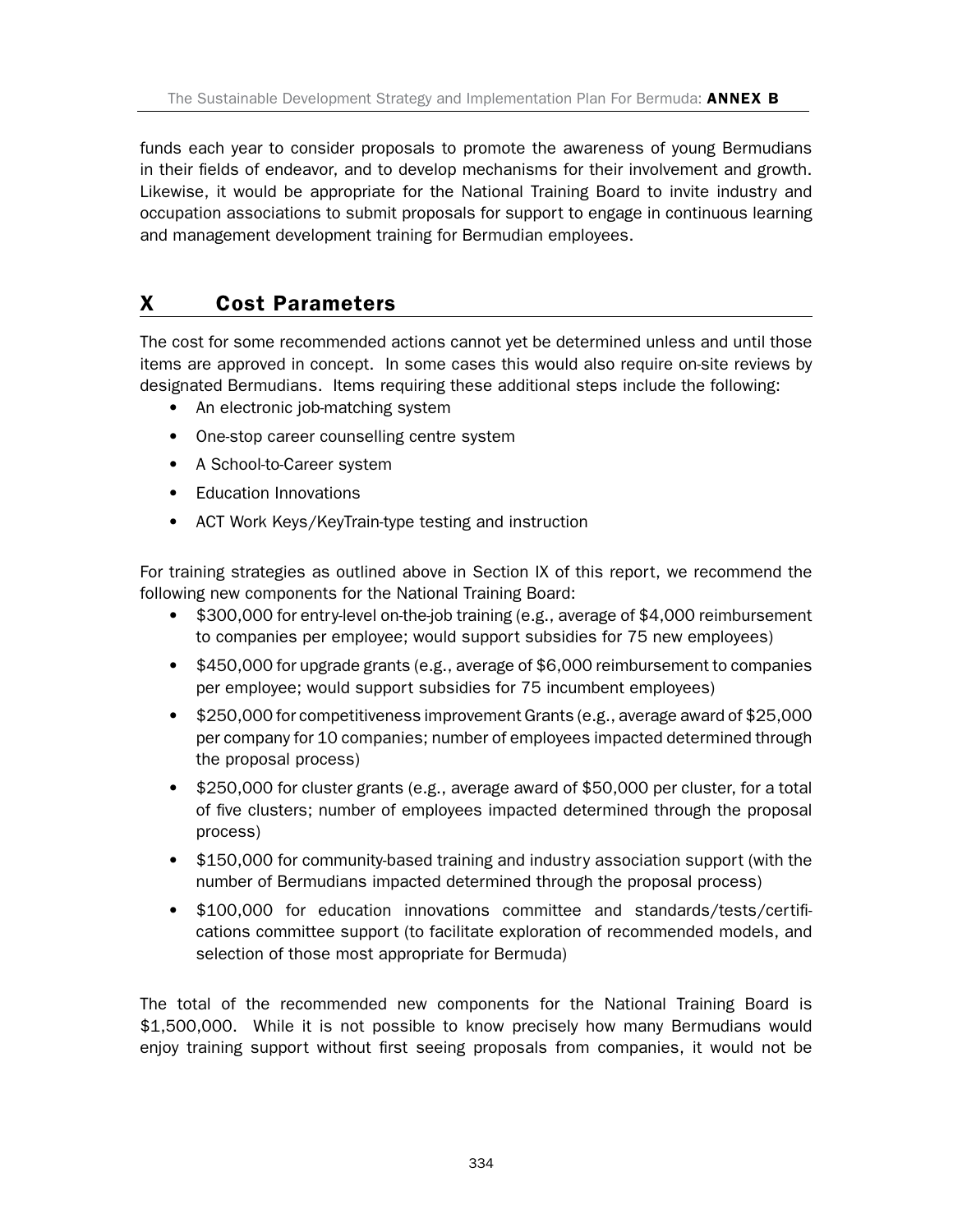unreasonable based on experience to anticipate the following:

| <b>Activity</b>                           | <b>Impacted Employees</b>        |
|-------------------------------------------|----------------------------------|
| Entry-Level On-the-Job Training           | 75                               |
| <b>Upgrade Grants</b>                     | 75                               |
| <b>Competitiveness Improvement Grants</b> | 150 (average of 15 per company)  |
| <b>Cluster Grants</b>                     | 150 (average of 30 per cluster)  |
| Community-Based Training & Industry       | 100                              |
| <b>Association Support</b>                |                                  |
| <b>TOTAL</b>                              | 550 Bermudian Employees Impacted |

#### National Training Board Programme Augmentation Recommendations

This new training dimension for the National Training Board would average \$2,545 per person; when the sum recommended to support the new committee is factored in, the average per person training investment would be \$2,727. We think that is a reasonable investment.

### XI Conclusions

The workforce development strategy presented in this document is a very comprehensive and ambitious plan, one that will result in schools, job-seekers, employees and businesses, doing better in Bermuda.It is a plan which, if properly supported, guided and financed, will afford *all* Bermudians the opportunity to take their rightful place in their island's growing economy.

It is our view that the Ministry of Education and Development through its National Training Board is the logical entity to oversee and coordinate this plan with direct reporting requirements to the Central Policy Unit and the Sustainable Development Project Team. However, as noted in the Executive Summary, it is understood that the final decision as to who coordinates this project rests with the Cabinet and the Civil Service Executive.

This report has identified four areas of focus - Public Education, Employment Transition Services and Work Preparation, Training and Industry/Commerce - and has presented recommendations for each. The recommendations are detailed in this document, but for the sake of brevity they are presented here in outline form.

#### Public Education

- More and better student academic assessments beginning in middle school and conducted on an annual basis
- Standards for high school course offerings, for senior year projects, and for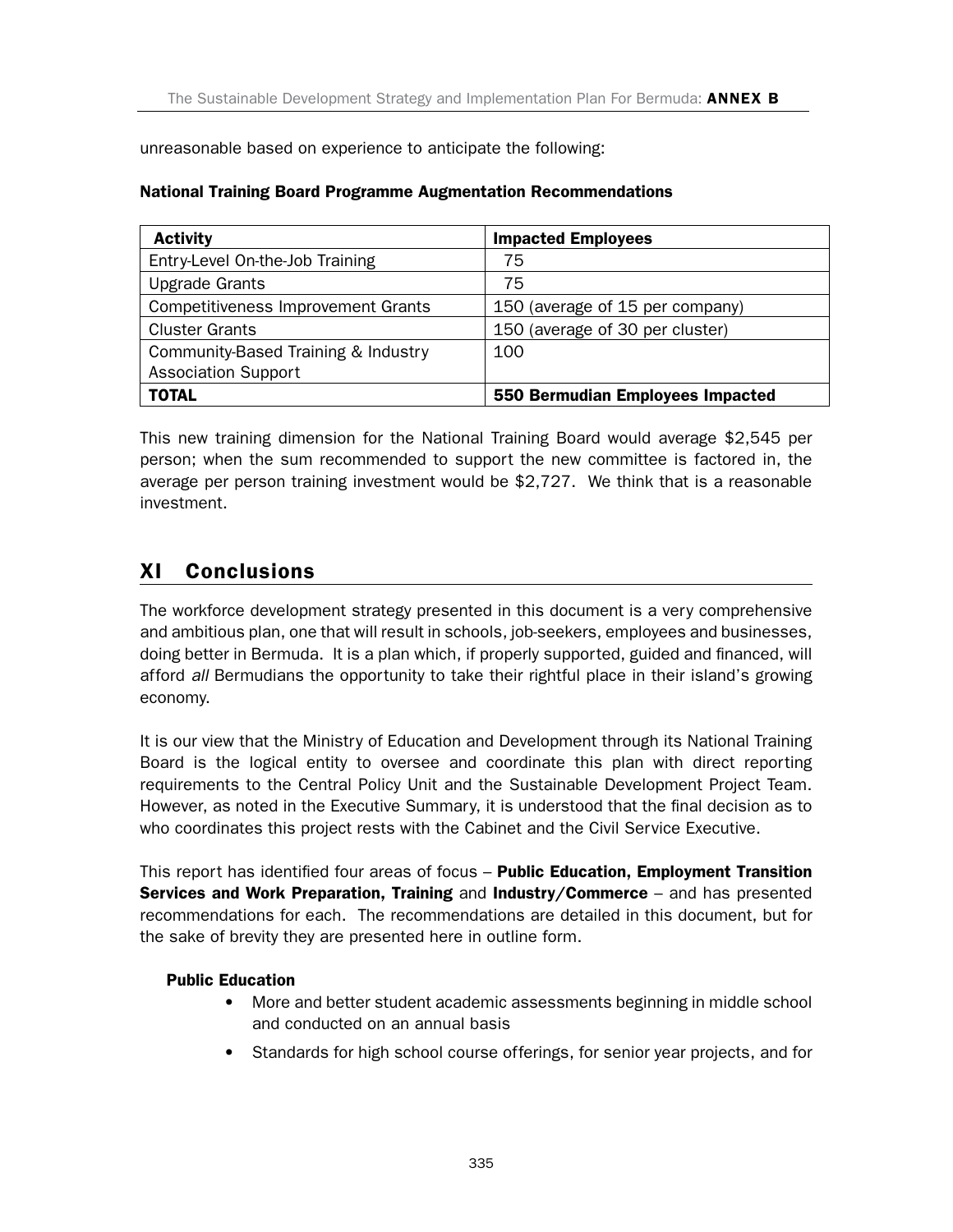work readiness skills training, together with an agreed upon diploma

- Vocational education offerings with strong academic components
- Teacher externships to augment classroom activities
- A formalised school-to-career system for students
- A structured adult mentoring programme
- Mechanisms that encourage and expect parental involvement
- Programmes for guidance counsellors that assist with their understanding of the economy and employer expectations
- Better student and parental access to information about careers and continuing education
- Utilisation of the ACT Work Keys system to test and assess occupational competencies to be followed with instructional programming
- Review of materials and visits to four educational models in Rhode Island, USA (William M. Davies Career and Technical School, Metropolitan Regional Career and Technical Center, Cranston Construction Career Academy, and Exeter Job Corps Academy)
- Articulation agreements between Bermuda College and Bermuda's high schools granting college credit for advanced high school courses, and agreements between Bermuda College and outside four-year degree-granting institutions accepting Bermuda College course credits

#### Employment Transition Services and Work Preparation

Bring stakeholders together to establish a system of one-stop career centres to provide job seeker and employer services. Examples of such services follow:

- A resource area with computers which access the internet and host software packages like Microsoft Word; fax machines; copy machines; and telephones for job search activities
- A Bermudian job bank
- An electronic job matching system
- Career counselling
- Career testing and assessment
- Job preparation workshops
- Information on quality education and training programmes
- Networking groups for peer support
- Basic computer classes
- Employer recruitment assistance and pre-screening of qualified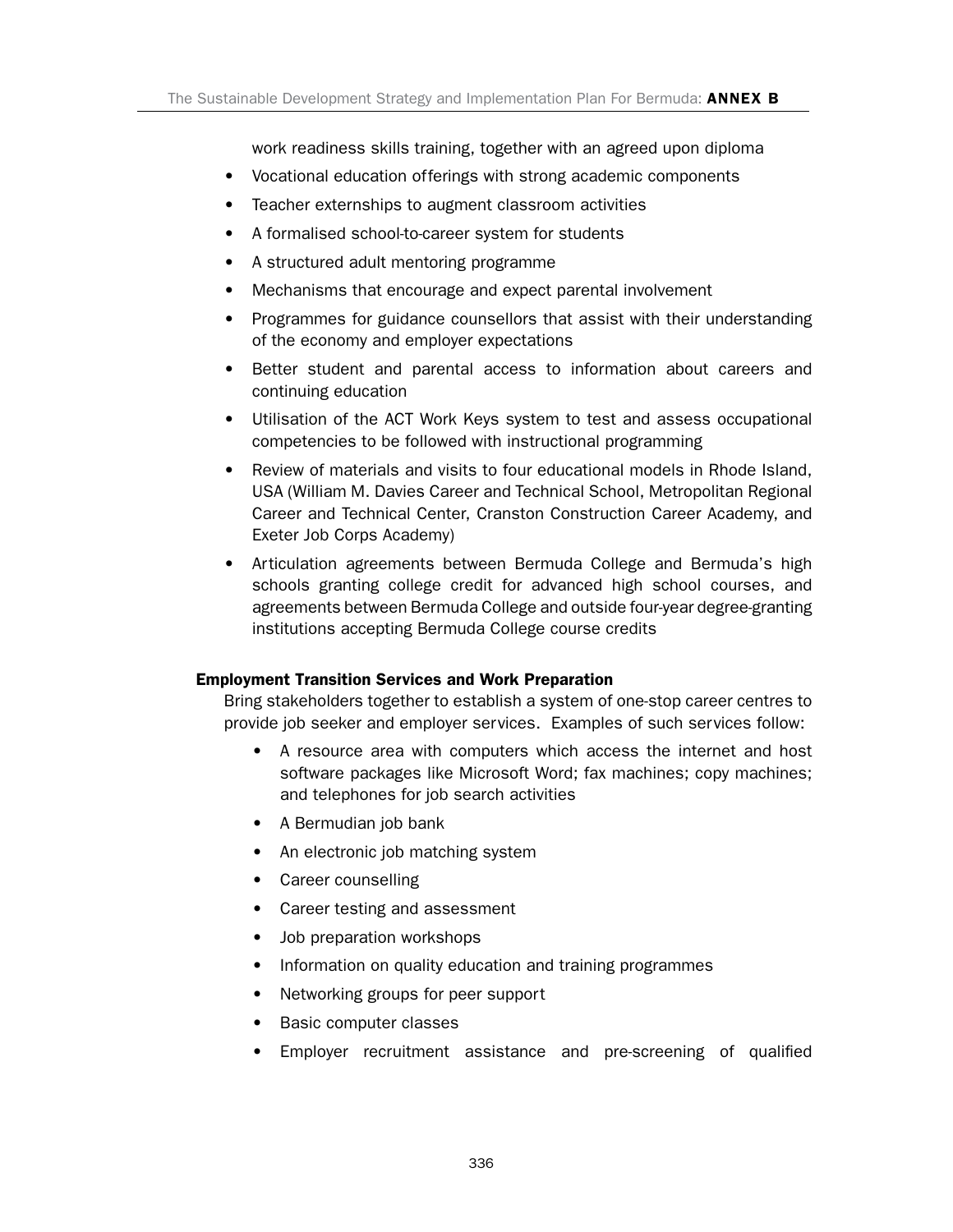#### applicants

- Labour market information
- Workplace compliance information including human rights expectations
- Job fairs
- Downsizing assistance

#### **Training**

- Restructuring or expansion of the National Training Board to include a Grant Proposals Review Committee; a Standards, Tests, and Certifications Committee; and an Education Innovations Committee
- An entry-level on-the-job training programme which offers subsidies to employers who provide bonafide training to new Bermudian employees
- For individuals or very small numbers of employees, Upgrade Grants enabling employers to invest in their employees for the sake of improving productivity and individual capacities
- For whole companies or whole sections within companies, Competitiveness Improvement Grants to help companies stay current with best practices and keep them competitive in the regional and global economy
- For employers with similar needs, Cluster Grants initiated through business groups to provide their employees with appropriate and up-to-date skills
- Community-based training and Industry Association support
- Establishment of a Bermuda Public Administration Institute to further education and promote improvements in the art and science of public administration as practised in Bermuda

#### Industry/Commerce

- Career ladders identification and/or creation for the major industries
- Assistance in developing occupational standards for Bermuda's industries
- Utilisation of the ACT Work Keys system to ascertain potential employees' strengths and deficiencies
- Management development training framed by industry associations or clusters as well as by occupations
- Increased employer support for public education through such activities as school-to-career, mentoring and partnerships
- Addressing the "glass ceiling" issue for Bermudians through increased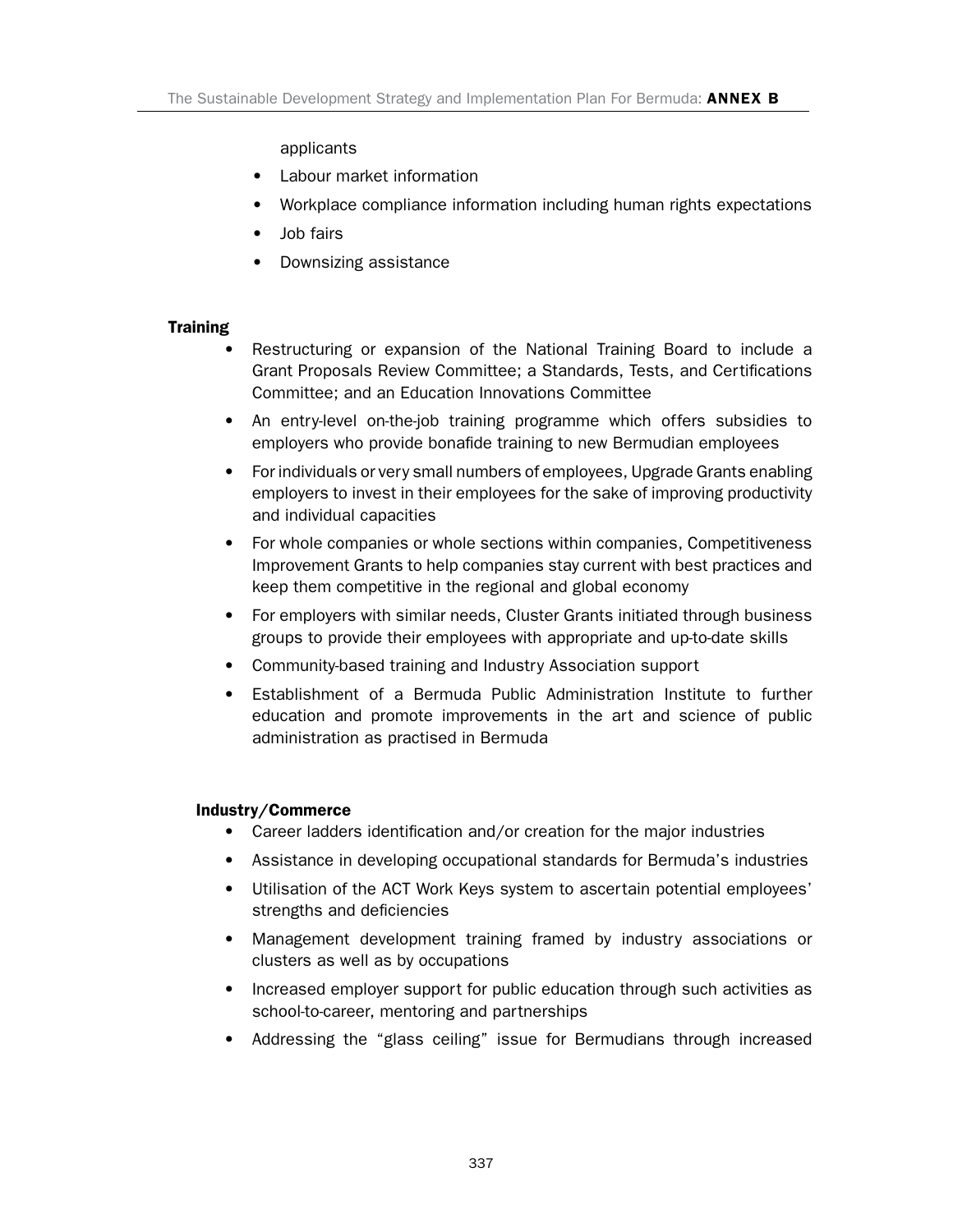support of career awareness activities in the school system and financial assistance to Bermudians for tertiary education

- Consideration of food and housing assistance for Bermudians who enter the restaurant and hotel industries
- Business leadership in micro-enterprise training, entrepreneurial training, and small business creation guidance
- Support for brainstorming and "fresh-air thinking" as problem solving approaches for school children through contests promoting creative thinking in problem solving and awards for innovative ideas

The recommendations outlined by The Arnold Group, LLC are starting points for discussion among all the stakeholders listed in this report. Whether these recommendations are accepted in whole or in part, they represent a response to the many observations, to the objective research, and most importantly to the candid dialogue between this consulting firm and numerous leaders in the Bermudian community.

When the organisational structure to be responsible for this effort is identified, the actions recommended in this report can be reviewed by the broadest possible audience. Once the actions to be pursued are selected, decisions can be made as to the point of specific responsibilities, and cost estimates for particular actions can be secured. Activities can commence in all four cornerstone areas simultaneously, or can be sequenced.

*Change is always difficult but the opportunities created through change can be extraordinary. With the proper leadership and support, Bermuda can adapt to the ever-changing global economy, continue its growth, and provide opportunities for all Bermudians to share in this prosperity.*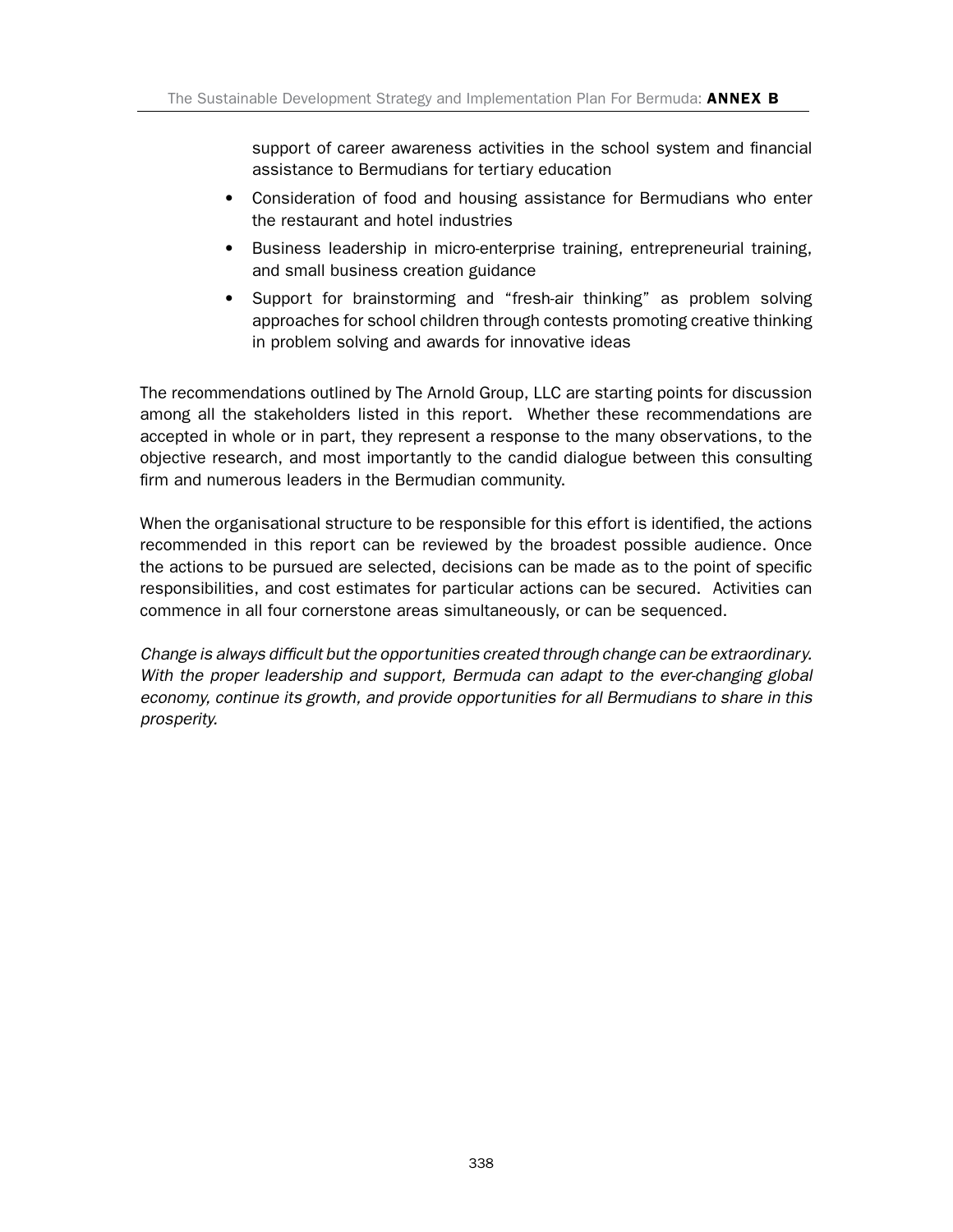#### APPENDIX

**Tab A** *The Bermuda Labour Market and the Demand for Higher Educational Qualifications for Bermudians,* a Report prepared for The Arnold Group, LLC by the Center for Labor Market Studies, Northeastern University, Boston, Massachusetts, USA (September 2005)

Tab B Interview Questions, prepared by The Arnold Group, LLC and used during the week of June 20-24, 2005 at the offices of the National Training Board of Bermuda

Tab C Education and Workforce Preparation Models William M. Davies, Jr. Career & Technical High School The Metropolitan Regional Career and Technical Center Cranston Construction Career Academy Exeter Job Corps Academy

#### Tab D KeyTrain

Descriptive materials prepared and copyrighted by Thinking Media, a division of SAI Interactive, Inc.

**Tab E** Summary Vitae Dr. Lee H. Arnold Mr. Robert P. Palumbo, MBA